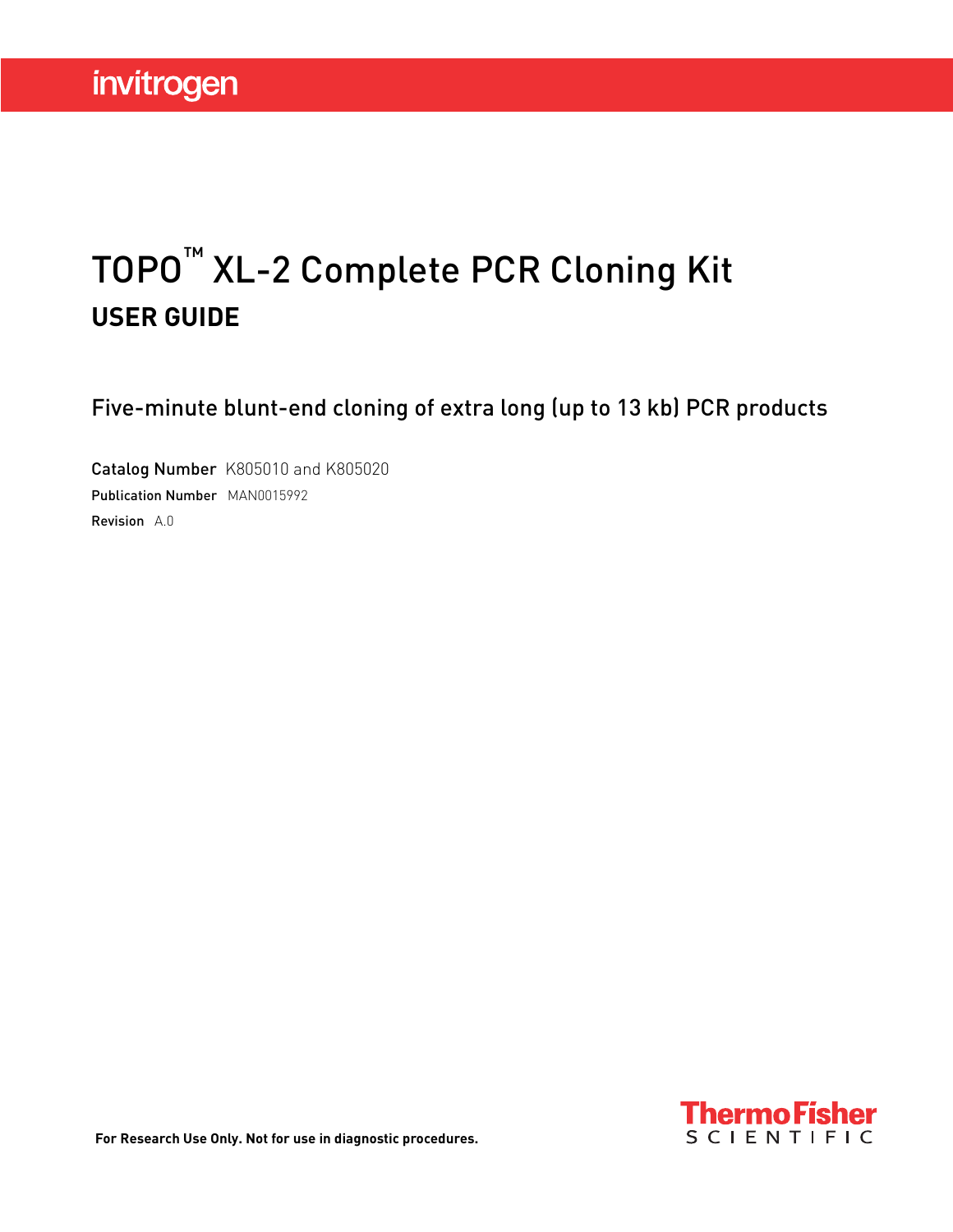The information in this guide is subject to change without notice.

DISCLAIMER: TO THE EXTENT ALLOWED BY LAW, LIFE TECHNOLOGIES AND/OR ITS AFFILIATE(S) WILL NOT BE LIABLE FOR SPECIAL, INCIDENTAL, INDIRECT, PUNITIVE, MULTIPLE, OR CONSEQUENTIAL DAMAGES IN CONNECTION WITH OR ARISING FROM THIS DOCUMENT, INCLUDING YOUR USE OF IT.

| ≀evision                             | Date         | ription                                       |
|--------------------------------------|--------------|-----------------------------------------------|
| ┌<br>the contract of the contract of | 2016<br>July | IUser Guide to accompany new product release. |

Important Licensing Information: These products may be covered by one or more Limited Use Label Licenses. By use of these products, you accept the terms and conditions of all applicable Limited Use Label Licenses.

Corporate entity: Life Technologies Corporation | Carlsbad, CA 92008 USA | Toll Free in USA 1 800 955 6288

TRADEMARKS: All trademarks are the property of Thermo Fisher Scientific and its subsidiaries unless otherwise specified.

©2016 Thermo Fisher Scientific Inc. All rights reserved.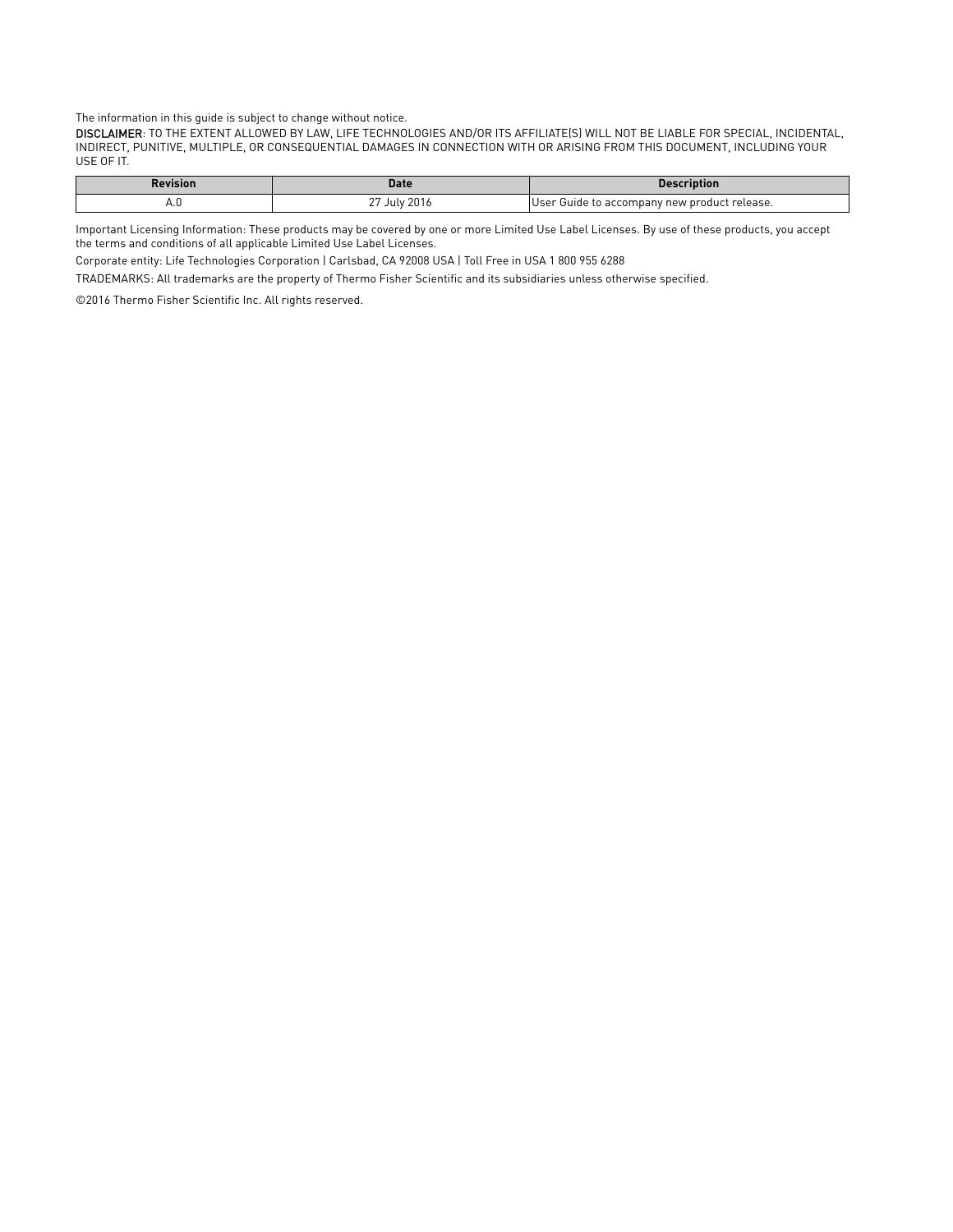# **Contents**

| Before first use of the PureLink™ Quick Gel Extraction and PCR Purification |  |
|-----------------------------------------------------------------------------|--|
|                                                                             |  |
|                                                                             |  |
|                                                                             |  |
|                                                                             |  |
|                                                                             |  |
|                                                                             |  |
|                                                                             |  |
|                                                                             |  |
|                                                                             |  |
|                                                                             |  |
|                                                                             |  |
|                                                                             |  |
|                                                                             |  |
|                                                                             |  |
|                                                                             |  |
|                                                                             |  |
|                                                                             |  |
|                                                                             |  |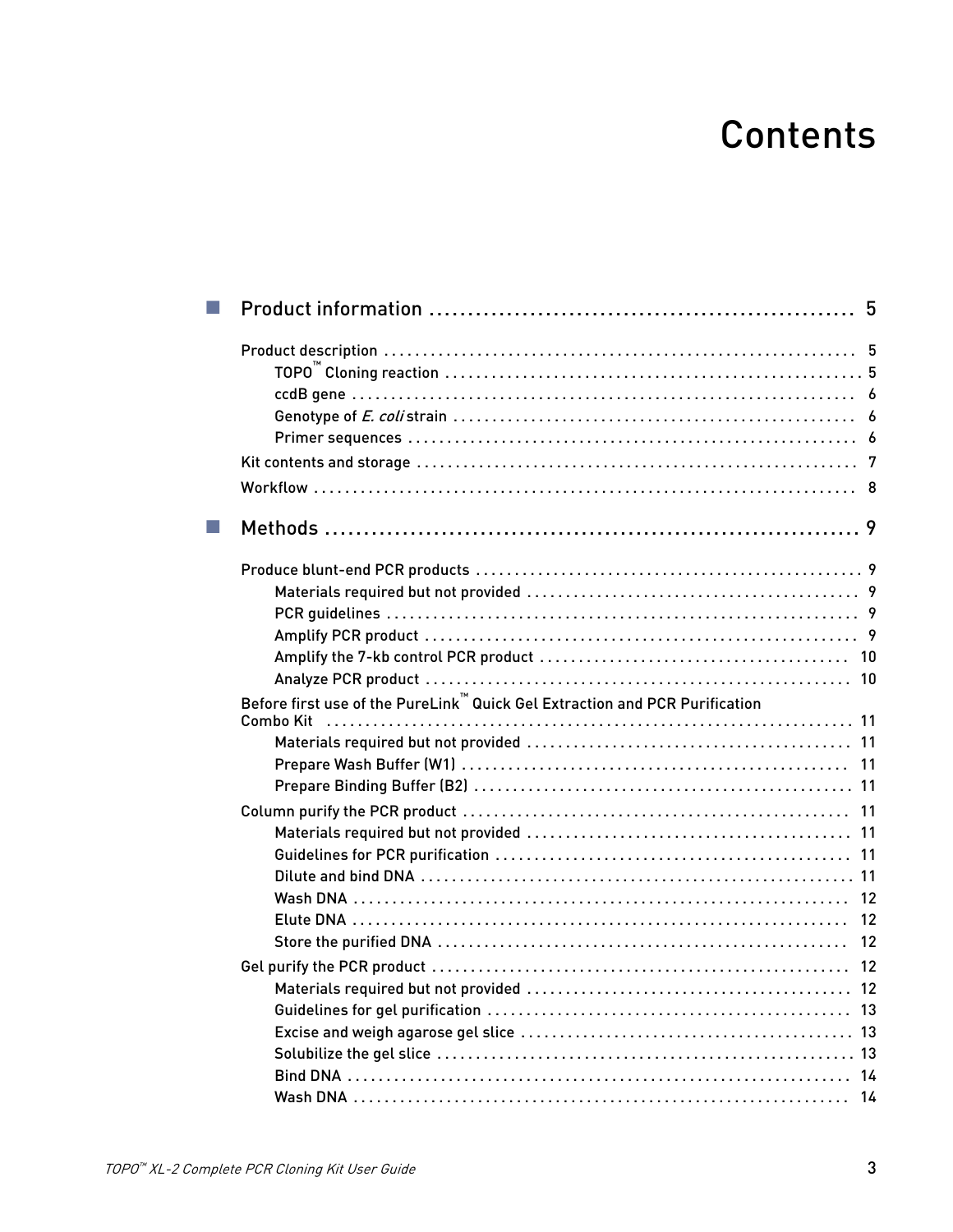|                             |                   | Analyze transformants by restriction enzyme digestion  18              |  |
|-----------------------------|-------------------|------------------------------------------------------------------------|--|
|                             |                   |                                                                        |  |
|                             |                   |                                                                        |  |
|                             |                   |                                                                        |  |
|                             |                   |                                                                        |  |
|                             |                   |                                                                        |  |
|                             |                   |                                                                        |  |
|                             |                   |                                                                        |  |
| $\mathcal{C}^{\mathcal{A}}$ | <b>APPENDIX B</b> |                                                                        |  |
|                             |                   | APPENDIX C Analyze 7-kb control transformants  22                      |  |
|                             |                   | Analyze 7-kb control transformants by restriction enzyme digestion  22 |  |
|                             |                   | Example of restriction enzyme digestion for the 7-kb control  22       |  |
|                             |                   |                                                                        |  |
|                             |                   |                                                                        |  |
|                             |                   |                                                                        |  |
|                             | <b>APPENDIX E</b> | Documentation and support  26                                          |  |
|                             |                   |                                                                        |  |
|                             |                   |                                                                        |  |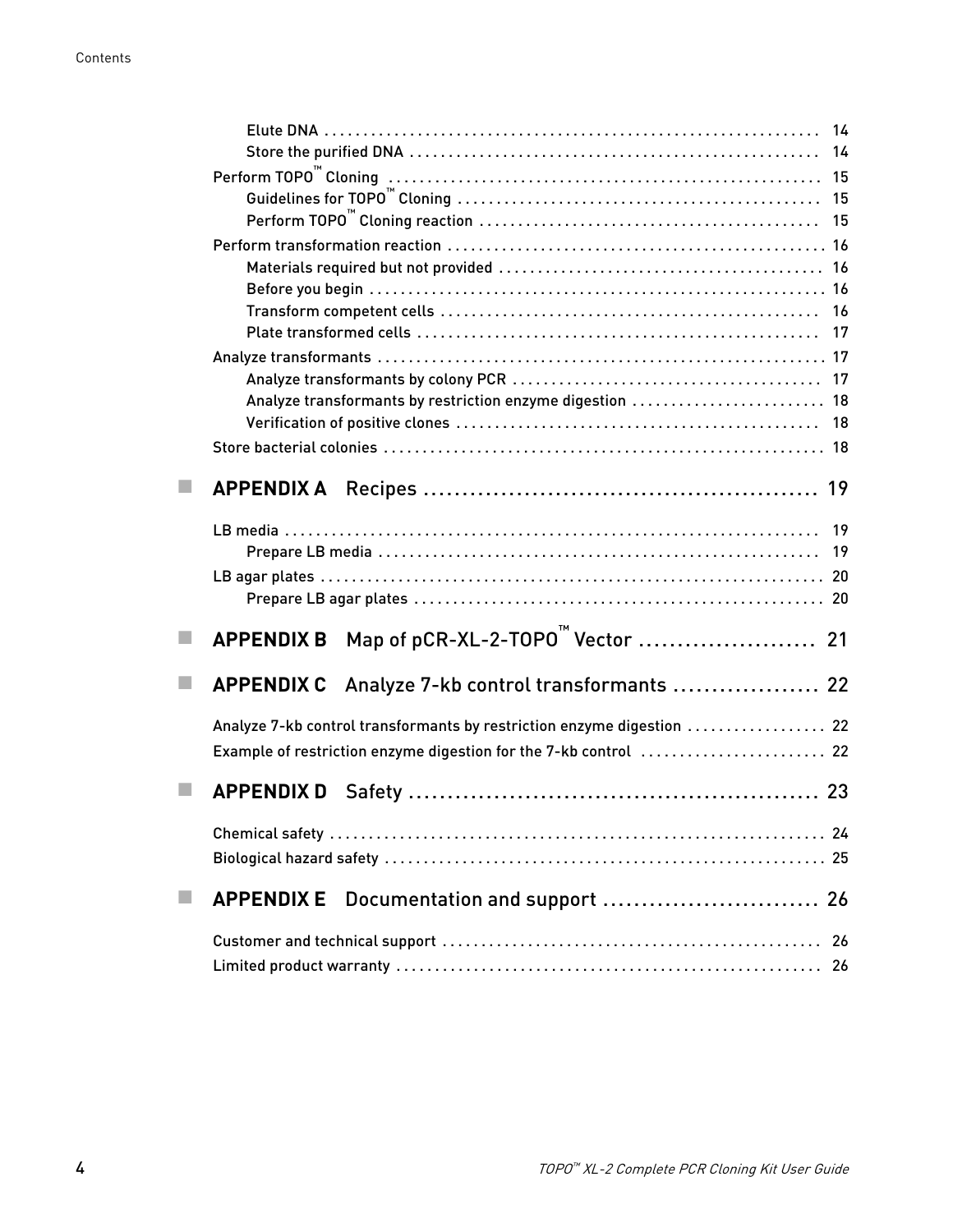<span id="page-4-0"></span>

# Product information

#### **Product description**

The TOPO™ XL-2 Complete PCR Cloning Kit provides a highly efficient one-step method ("TOPO™ Cloning") for the cloning of extra long PCR products generated by the Platinum<sup>™</sup> SuperFi<sup>™</sup> Green PCR Master Mix. No ligase is required for the TOPO<sup>™</sup> Cloning reaction. Special gel purification reagents are provided to ensure efficient cloning of long, full-length PCR products.

TOPO™ Cloning reaction

The pCR-XL-2-TOPO™ Vector is supplied in linearized form with the *Vaccinia* virus DNA topoisomerase I covalently bound to the 3' end of each DNA strand ("TOPO™ activated" vector).

The *Vaccinia* topoisomerase I binds to duplex DNA at specific sites and cleaves the phosphodiester backbone after the 5'-CCCTT sequence in one strand. The energy from the broken phosphodiester backbone is conserved by formation of a covalent bond between the 3' phosphate of the cleaved strand and a tyrosyl residue (Tyr-274) of topoisomerase I. The phospho-tyrosyl bond between the DNA and enzyme can subsequently be attacked by the 5' hydroxyl of the original cleaved strand, reversing the reaction and releasing topoisomerase. TOPO™ Cloning exploits this reaction to efficiently clone PCR products. The  $TOPO^{\mathbb{N}}$  Cloning reaction is subsequently transformed directly into competent cells.

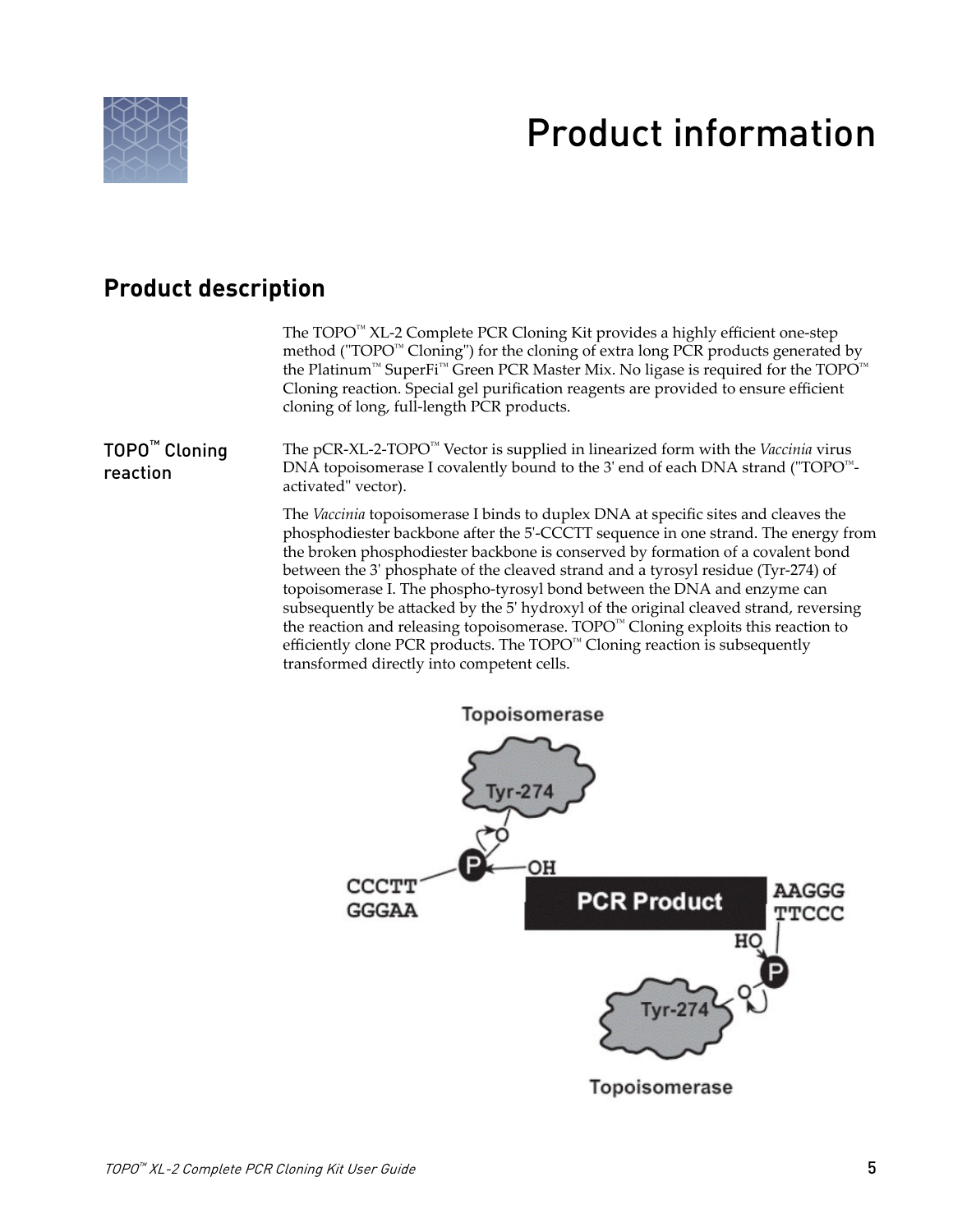<span id="page-5-0"></span>

| ccdB gene                     | The pCR-XL-2-TOPO <sup>™</sup> Vector allows direct selection of recombinant DNA by<br>disrupting the lethal E. coli gene, ccdB. The vector contains the ccdB gene fused to the<br>C-terminus of the Lac $Z\alpha$ fragment. Ligation of a long PCR product disrupts<br>expression of the $lacZ\alpha$ -ccdB gene fusion so that only positive recombinants grow of<br>upon transformation. Cells containing the non-recombinant vector are killed upon<br>plating, therefore, blue/white screening is not required. |                                                                                 |                      |
|-------------------------------|----------------------------------------------------------------------------------------------------------------------------------------------------------------------------------------------------------------------------------------------------------------------------------------------------------------------------------------------------------------------------------------------------------------------------------------------------------------------------------------------------------------------|---------------------------------------------------------------------------------|----------------------|
| Genotype of E. coli<br>strain | Use One Shot <sup>"</sup> OmniMAX <sup>"</sup> 2 T1 <sup>R</sup> Chemically Competent <i>E. coli</i> for general cloning<br>and blue/white screening. The strain is resistant to T1 bacteriophage.<br>F' {proAB lacI <sup>q</sup> lacZ $\triangle M15$ Tn10(Tet <sup>R</sup> ) $\triangle$ (ccdAB)} mcrA $\triangle$ (mrr hsdRMS-mcrBC) $\Phi$<br>80(lacZ) $\Delta M15 \Delta (lacZYA-argF)U169$ endA1 recA1 supE44 thi-1 gyrA96 relA1 tonA panD                                                                     |                                                                                 |                      |
| <b>Primer sequences</b>       | table.                                                                                                                                                                                                                                                                                                                                                                                                                                                                                                               | The sequences of the T3 and T7 sequencing primers are provided in the following |                      |
|                               | <b>Primer</b>                                                                                                                                                                                                                                                                                                                                                                                                                                                                                                        | <b>Sequence</b>                                                                 | <b>Concentration</b> |
|                               | T3                                                                                                                                                                                                                                                                                                                                                                                                                                                                                                                   | ATTAACCCTCACTAAAGGGA                                                            | 385 pmol             |

T7 | TAATACGACTCACTATAGGG | 407 pmol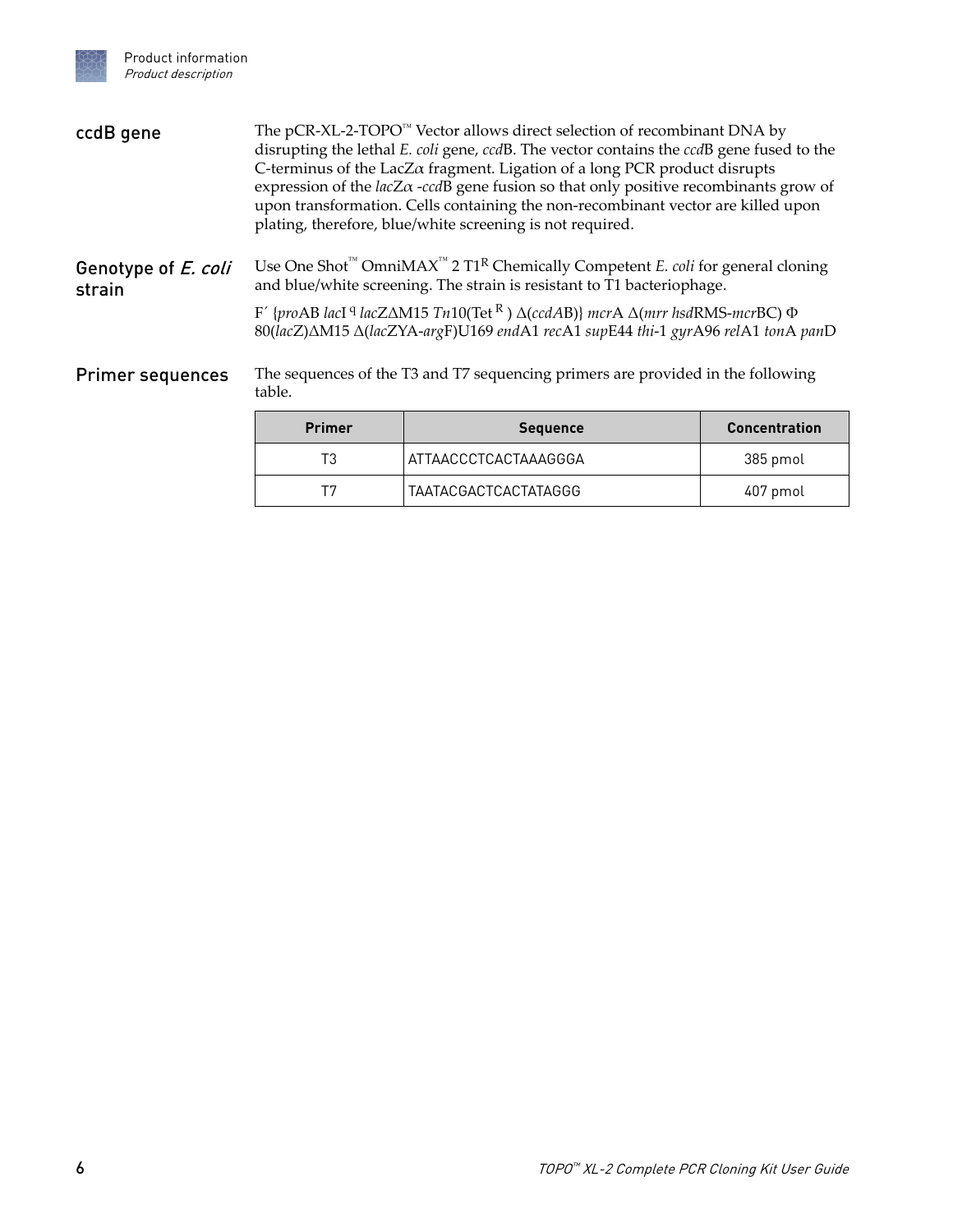

#### <span id="page-6-0"></span>**Kit contents and storage**

The  $\text{TOPO}^{\text{m}}$  XL-2 Complete PCR Cloning Kit consists of three boxes. Box 1 and Box 3 are shipped on dry ice, while Box 2 is shipped at room temperature. Store items as directed in the following table upon receipt.

| <b>Box</b> | <b>Contents</b>                                                                                             | <b>Storage</b>                     |
|------------|-------------------------------------------------------------------------------------------------------------|------------------------------------|
|            | TOPO™ XL-2 PCR Cloning Reagents<br>  (includes Platinum™ SuperFi™ Green PCR<br>Master Mix reagents)         | $-30^{\circ}$ C to $-10^{\circ}$ C |
|            | PureLink™ Quick Gel Extraction and PCR<br><b>Purification Combo Kit</b>                                     | Room temperature (15-30°C)         |
| 3          | One Shot <sup>™</sup> OmniMAX <sup>™</sup> 2 T1 <sup>R</sup> Chemically<br>Competent E. coli <sup>[1]</sup> | $-85^{\circ}$ C to $-68^{\circ}$ C |

[1] See page [6](#page-5-0) for genotype information.

The contents of each box are listed in the following tables.

| <b>Component</b>                                                               | Cat. No. K805010<br>(10 reactions) | Cat. No. K805020<br>(20 reactions) |
|--------------------------------------------------------------------------------|------------------------------------|------------------------------------|
| TOPO <sup>"</sup> XL-2 PCR Cloning Reagents (Box 1)                            |                                    |                                    |
| Platinum <sup>™</sup> SuperFi <sup>™</sup> Green PCR Master Mix (2X)           | $1.25$ mL                          | $2 \times 1.25$ ml                 |
| SuperFi <sup>™</sup> GC Enhancer (5X)                                          | $1.25$ mL                          | $1.25$ mL                          |
| Nuclease-free Water                                                            | $1.25$ mL                          | $2 \times 1.25$ mL                 |
| pCR-XL-2-TOPO™ Vector (10 ng/µL)                                               | $10 \mu L$                         | $20 \mu L$                         |
| <b>Salt Solution</b>                                                           | $50 \mu L$                         | $50 \mu L$                         |
| T3 Primer $(0.1 \mu g/\mu L)$                                                  | $25 \mu L$                         | $25 \mu L$                         |
| T7 Primer $(0.1 \mu g/\mu L)$                                                  | $25 \mu L$                         | $25 \mu L$                         |
| XL Control PCR Template (25 ng/µL)                                             | $10 \mu L$                         | $10 \mu L$                         |
| XL Control PCR Primers (0.2 µg/µL)                                             | $10 \mu L$                         | $10 \mu L$                         |
| PureLink™ Quick Gel Extraction and PCR Purification Combo Kit Reagents (Box 2) |                                    |                                    |
| <b>Gel Solubilization Buffer (L3)</b>                                          | $2 \times 90$ mL                   | $2 \times 90$ mL                   |
| <b>Binding Buffer (B2)</b>                                                     | 15 mL                              | 15 mL                              |
| Wash Buffer (W1)                                                               | $16 \text{ mL}$                    | $16 \text{ mL}$                    |
| Elution Buffer (E1)                                                            | $15 \text{ mL}$                    | $15 \text{ mL}$                    |
| PureLink <sup>™</sup> Clean-up Spin Columns (in Wash<br>Tubes)                 | 15 each                            | 30 each                            |
| PureLink™ Elution Tubes                                                        | 15 tubes                           | 30 tubes                           |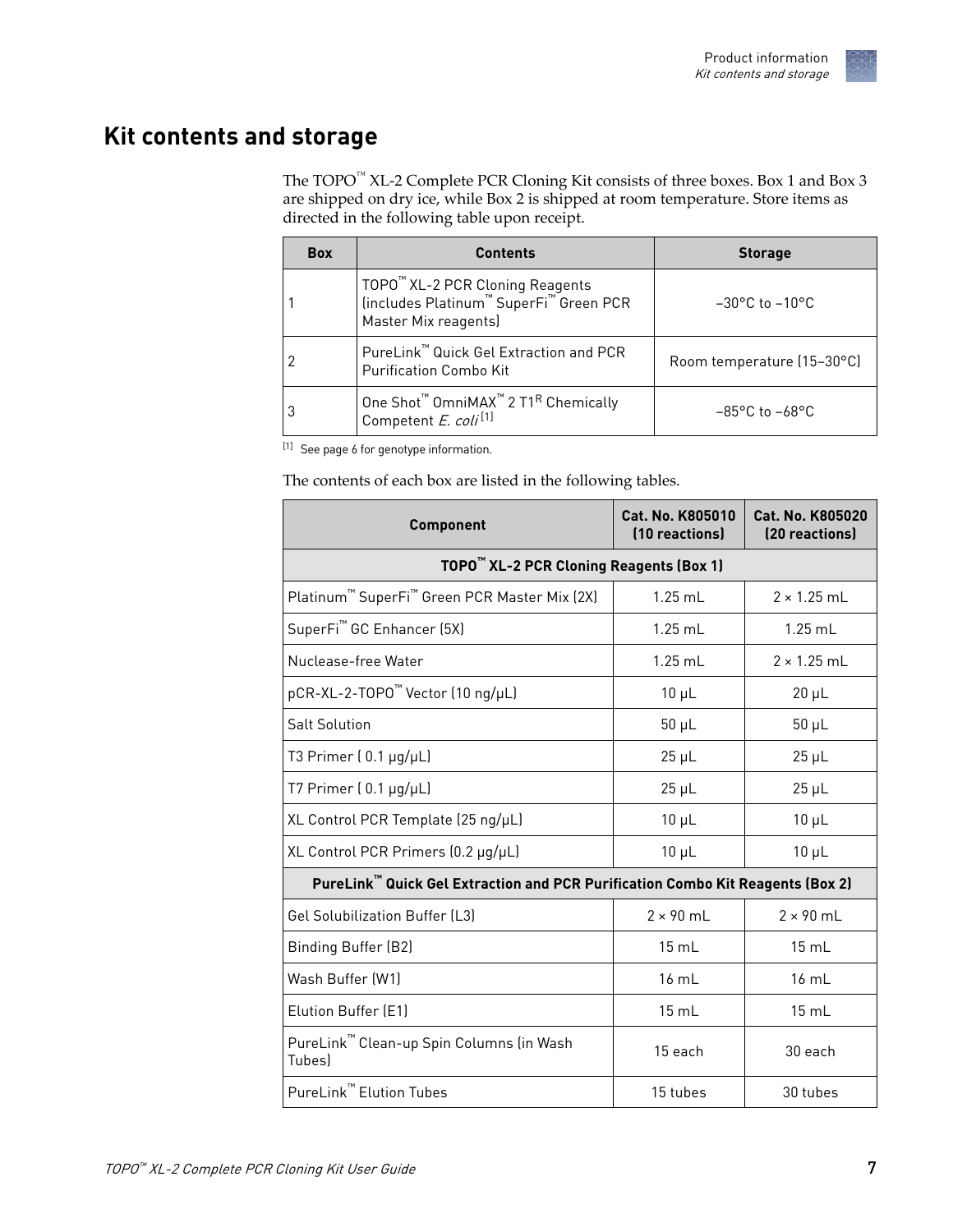<span id="page-7-0"></span>

| <b>Component</b>                                                                                  | Cat. No. K805010<br>(10 reactions) | <b>Cat. No. K805020</b><br>(20 reactions) |
|---------------------------------------------------------------------------------------------------|------------------------------------|-------------------------------------------|
| One Shot <sup>™</sup> OmniMAX <sup>™</sup> 2 T1 <sup>R</sup> Chemically Competent E. coli (Box 3) |                                    |                                           |
| Competent cells                                                                                   | $11 \times 50$ µL                  | $21 \times 50$ µL                         |
| S.O.C. Medium (Store at 4°C or room<br>temperature)                                               | 6mL                                | 6 mL                                      |
| pUC19 Control DNA (10 pg/µL)                                                                      | $50 \mu L$                         | $50 \mu L$                                |

### **Workflow**

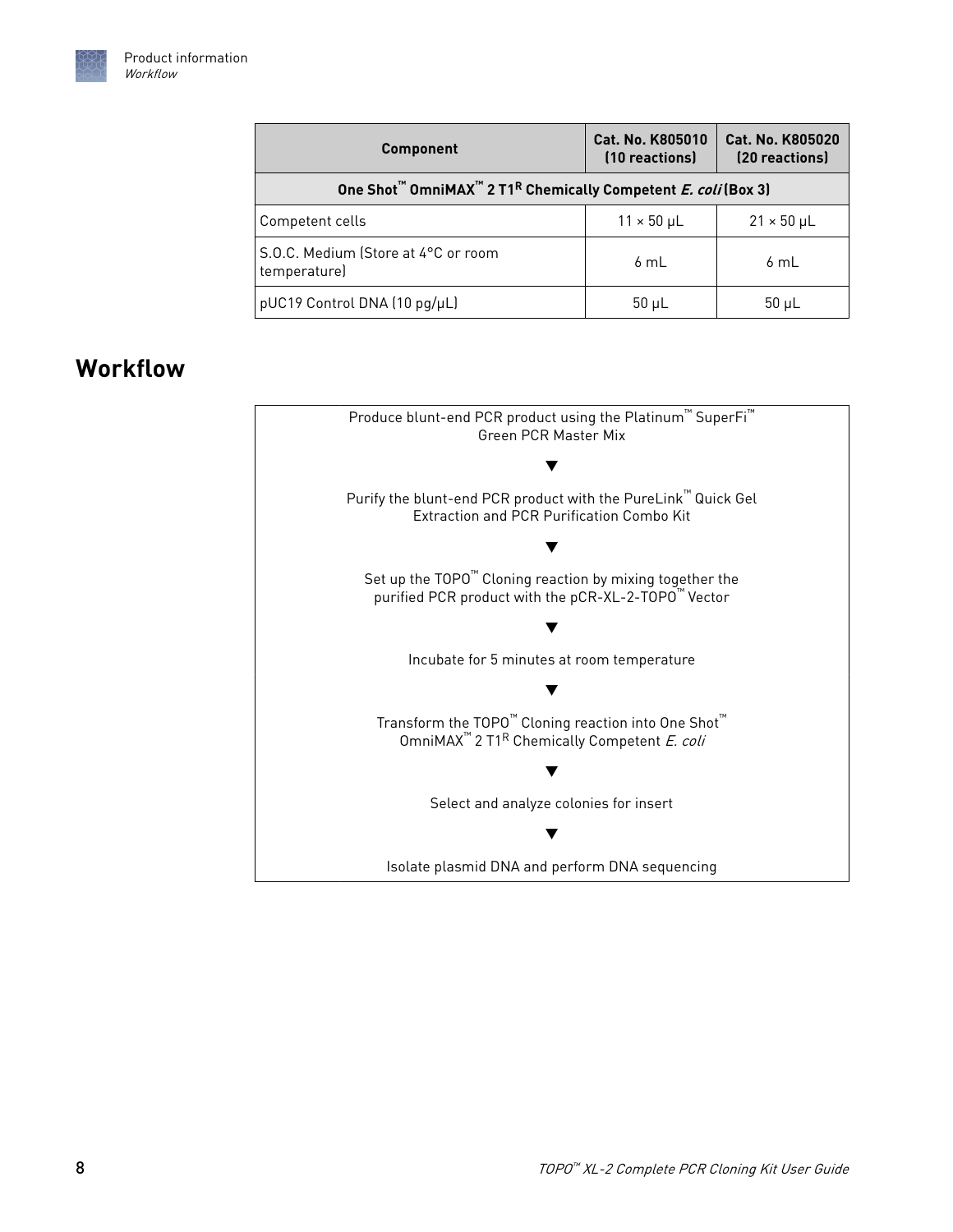# Methods

<span id="page-8-0"></span>

### **Produce blunt-end PCR products**

Materials required

• Thermocycler

#### but not provided

- DNA template and primers for PCR product
- 1X TAE buffer (40 mM Tris-acetate, pH 8, 1 mM EDTA).
- DNA gel stain (e.g. SYBR™ Safe DNA Gel Stain or ethidium bromide)

#### PCR guidelines

Amplify PCR product

- Refer to the **Platinum™ SuperFi™ [Green PCR Master Mix user guide](https://tools.thermofisher.com/content/sfs/manuals/platinum_superfi_green_pcr_master_mix_man.pdf)** for additional information on thermocycling conditions and performing PCR.
- Optimize PCR conditions to produce a single, discrete PCR product.
- PCR products can also be stored at -20°C until ready for purification.

#### 1. Set up a PCR reaction according to the following table.

| <b>Component</b>                                                                    | 50-µL reaction                                     |
|-------------------------------------------------------------------------------------|----------------------------------------------------|
| Water, nuclease-free                                                                | to 50 $\mu$ L                                      |
| Platinum <sup>™</sup> SuperFi <sup>™</sup> Green PCR Master Mix (2X) <sup>[1]</sup> | $25 \mu L$                                         |
| 10 µM forward primer (0.5 µM final concentration)                                   | $2.5 \mu L$                                        |
| 10 µM reverse primer (0.5 µM final concentration)                                   | $2.5 \mu L$                                        |
| Template DNA                                                                        | 5-50 ng of gDNA or 1 pg to<br>10 ng of plasmid DNA |
| [Optional] SuperFi <sup>™</sup> GC Enhancer (5X) <sup>[2]</sup>                     | 10 µL                                              |

 $^{[1]}$  Provides MgCl<sub>2</sub> at a final concentration of 1.5 mM.

[2] Recommended for target sequences with >65% GC content.

2. Use the following cycling parameters for amplicons <10 kb.

| <b>Step</b>            | <b>Temperature</b> | <b>Time</b>      | <b>Cycles</b> |
|------------------------|--------------------|------------------|---------------|
| Initial Denaturation   | $98^{\circ}$ C     | 30 seconds       | 1Χ            |
| Denaturation           | 98°C               | 5-10 seconds     |               |
| Anneal <sup>[1]</sup>  | varies             | 10 seconds       | $25 - 35X$    |
| Extend                 | $72^{\circ}$ C     | 15-30 seconds/kb |               |
| <b>Final Extension</b> | $72^{\circ}$ C     | 5 minutes        | 1X            |
|                        | 4°C                | Hold             |               |

[1] For the recommended annealing temperature, go to [thermofisher.com/tmcalculator](http://www.thermofisher.com/tmcalculator)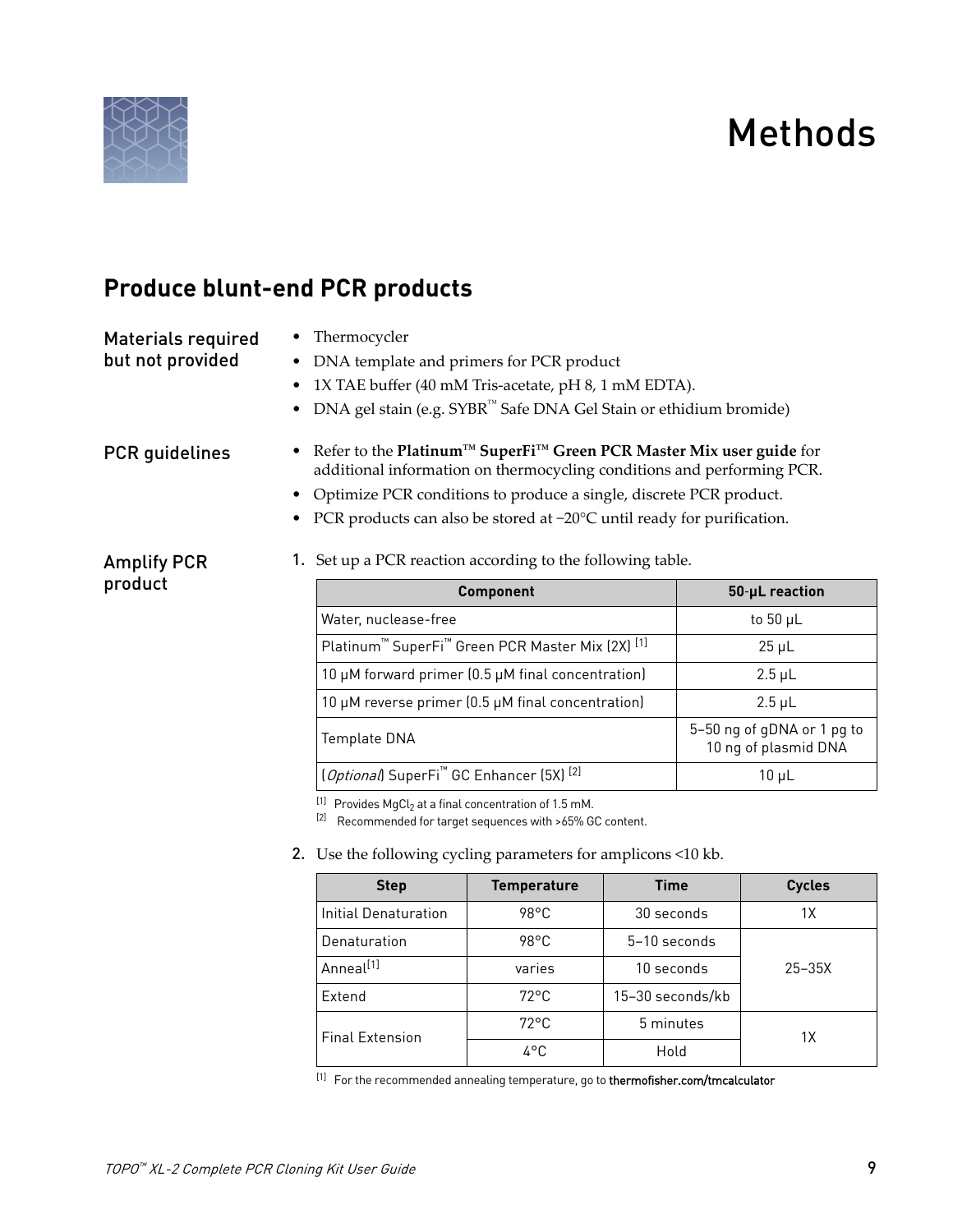#### <span id="page-9-0"></span>Amplify the 7-kb control PCR product

1. Set up a PCR reaction according to the following table to produce the 7-kb control PCR product.

| <b>Component</b>                                                     | 50-µL reaction |
|----------------------------------------------------------------------|----------------|
| Water, nuclease-free                                                 | $23 \mu L$     |
| Platinum <sup>™</sup> SuperFi <sup>™</sup> Green PCR Master Mix (2X) | $25 \mu L$     |
| XL Control PCR Primers (0.2 µg/µL)                                   | 1 µL           |
| XL Control PCR Template (25 ng/µL)                                   | 1 ul           |

2. Amplify the control PCR product using the following cycling parameters.

| <b>Step</b>            | <b>Temperature</b> | <b>Time</b> | <b>Cycles</b> |
|------------------------|--------------------|-------------|---------------|
| Initial Denaturation   | $98^{\circ}$ C     | 30 seconds  | 1X            |
| Denaturation           | $98^{\circ}$ C     | 10 seconds  |               |
| Anneal                 | $56^{\circ}$ C     | 10 seconds  | 30X           |
| Extend                 | $72^{\circ}$ C     | 2 minutes   |               |
| <b>Final Extension</b> | $72^{\circ}$ C     | 5 minutes   | 1X            |
|                        | 4°C                | Hold        |               |

#### Analyze PCR product

After producing the blunt-end PCR product, analyze 5–10 µL by agarose gel electrophoresis to verify the size, quality, and quantity of the PCR product.

- If you have a single discrete band (e.g. the 7-kb control PCR product) prepare the PCR product by column purification (see ["Column purify the PCR product" on](#page-10-0) [page 11\)](#page-10-0)
- If you **do not** have a single, discrete band, isolate the desired PCR product by gel purification (see ["Gel purify the PCR product" on page 12](#page-11-0))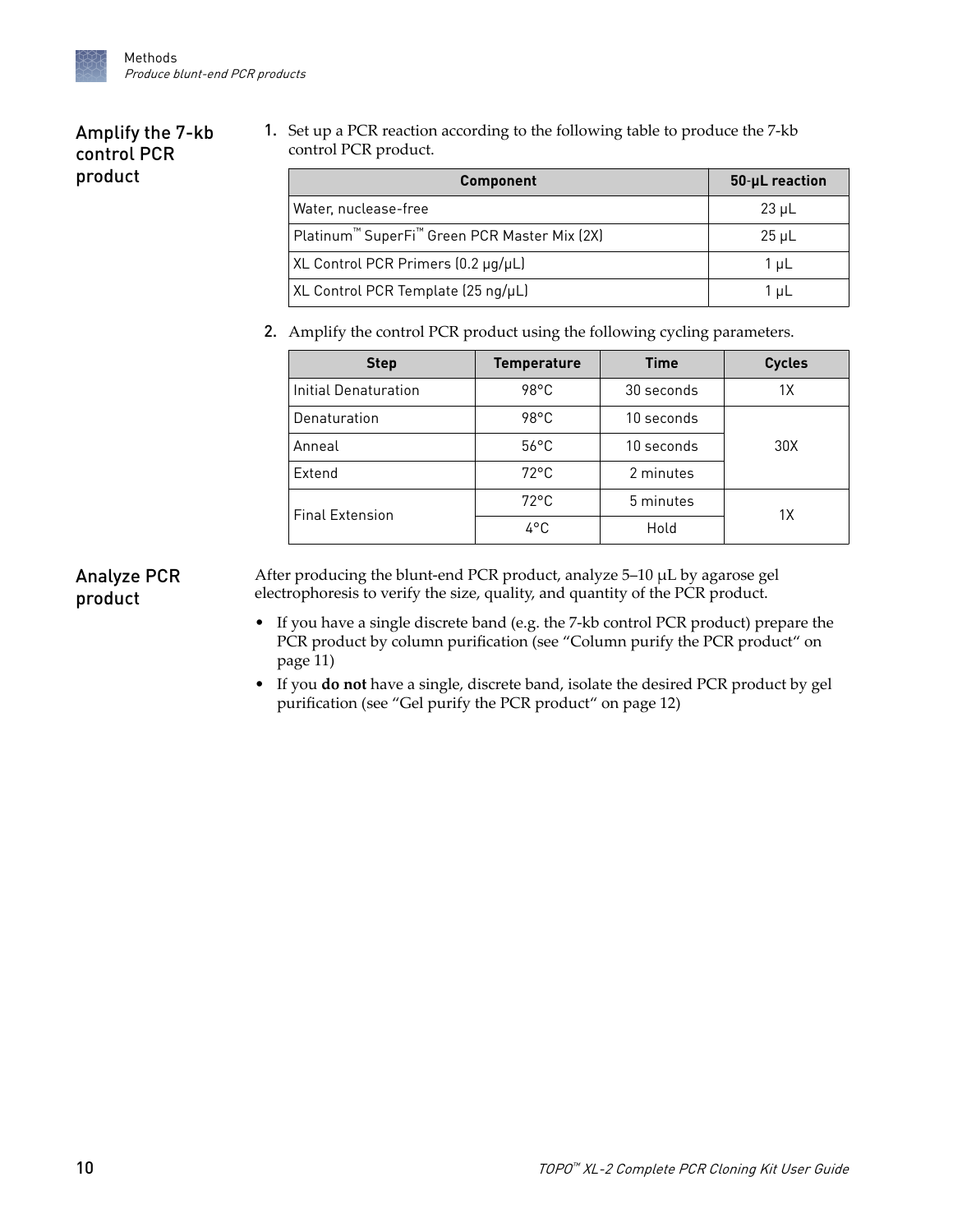### <span id="page-10-0"></span>**Before first use of the PureLink™ Quick Gel Extraction and PCR Purification Combo Kit**

| Materials required<br>but not provided | 96-100% ethanol<br>100% isopropanol<br>$\bullet$                                             |
|----------------------------------------|----------------------------------------------------------------------------------------------|
| <b>Prepare Wash</b>                    | 1. Add 64 mL 96-100% ethanol to the bottle containing Wash Buffer (W1).                      |
| Buffer (W1)                            | 2. Check the box on the Wash Buffer (W1) label to indicate that ethanol was added.           |
|                                        | <b>3.</b> Store the Wash Buffer (W1) with ethanol at room temperature.                       |
| <b>Prepare Binding</b><br>Buffer (B2)  | 1. Add 10 mL of 100% isopropanol to the bottle containing Binding Buffer (B2).               |
|                                        | 2. Check the box on the Binding Buffer (B2) label to indicate that isopropanol was<br>added. |
|                                        | 3. Store the Binding Buffer (B2) with isopropanol at room temperature.                       |

### **Column purify the PCR product**

| <b>Materials required</b><br>but not provided    | Microcentrifuge capable of centrifuging at $\geq 10,000 \times g$<br>DNase-free pipettes and tips                                                                                                                                                                                                                                                   |
|--------------------------------------------------|-----------------------------------------------------------------------------------------------------------------------------------------------------------------------------------------------------------------------------------------------------------------------------------------------------------------------------------------------------|
| <b>Guidelines for</b><br><b>PCR</b> purification | Maintain PCR volume of 50 µL.<br>Each PureLink <sup>™</sup> Clean-up Spin Column can purify up to 40 $\mu$ g of DNA. To<br>purify larger amounts of DNA, use additional PureLink™ Clean-up Spin<br>Columns.<br>• Perform all centrifugation steps at room temperature.<br>Always use sterile water with pH 7-8.5, if performing elution with water. |
| Dilute and bind<br><b>DNA</b>                    | 1. Add 4 volumes of Binding Buffer (B2) with isopropanol to 1 volume of PCR<br>reaction (50 $\mu$ L) to dilute the sample. Mix well.                                                                                                                                                                                                                |
|                                                  | 2. Add the diluted sample to a PureLink <sup><math>M</math></sup> Clean-up Spin Column in a Wash Tube.                                                                                                                                                                                                                                              |
|                                                  | 3. Centrifuge the PureLink™ Spin Column at room temperature at 10,000 $\times$ g for<br>1 minute.                                                                                                                                                                                                                                                   |
|                                                  | 4. Discard the flow through and replace the PureLink <sup>™</sup> Spin Column into the Wash<br>Tube.                                                                                                                                                                                                                                                |
|                                                  | <b>5.</b> Proceed to "Wash DNA" on page 12.                                                                                                                                                                                                                                                                                                         |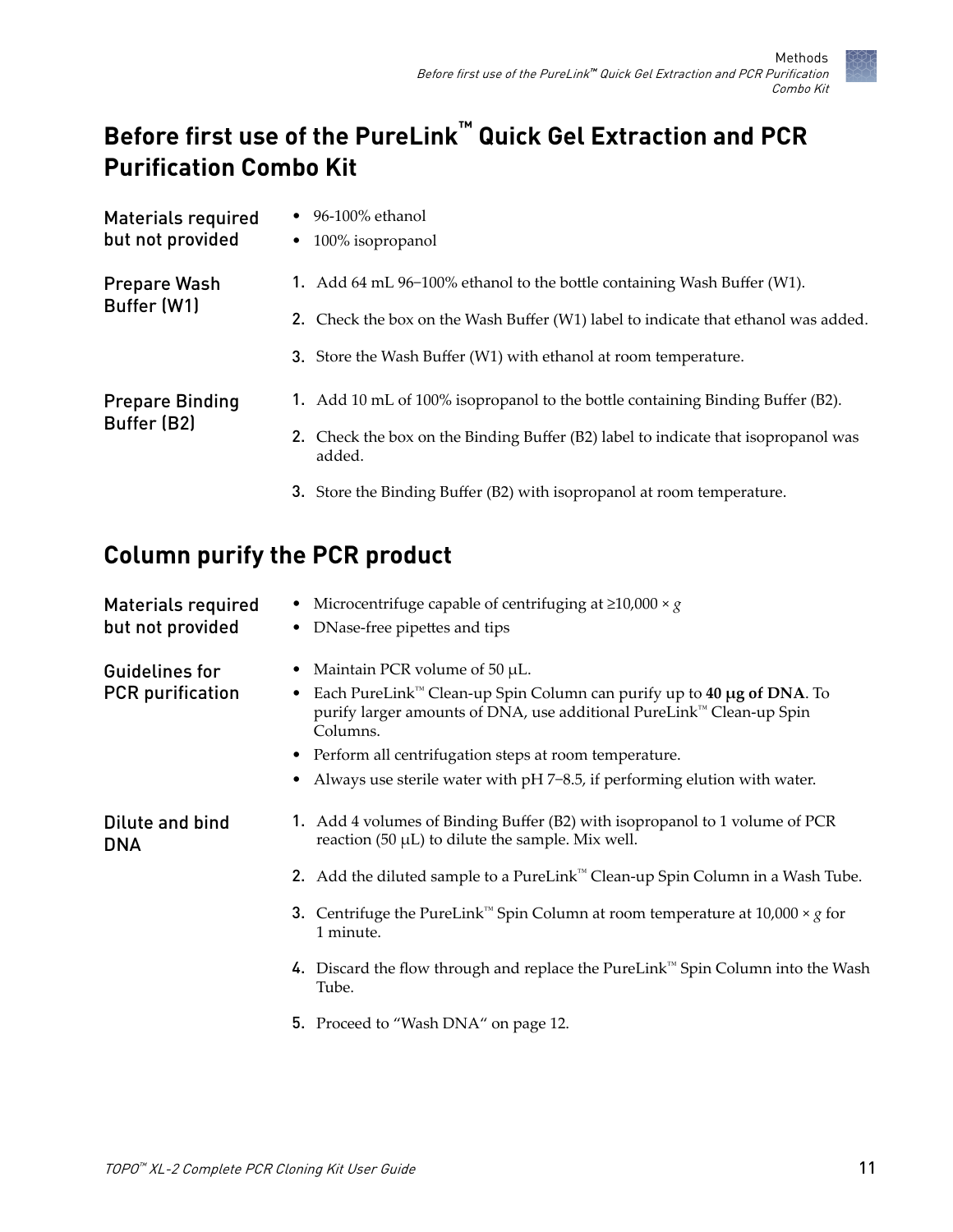<span id="page-11-0"></span>

| <b>Wash DNA</b>                  | 1. Add 650 µL Wash Buffer (W1) with ethanol to the PureLink™ Spin Column.                                                                                                                       |
|----------------------------------|-------------------------------------------------------------------------------------------------------------------------------------------------------------------------------------------------|
|                                  | 2. Centrifuge the PureLink™ Spin Column at 10,000 × $g$ for 1 minute at room<br>temperature. Discard the flow-through and replace the PureLink™ Spin Column<br>into the Wash Tube.              |
|                                  | 3. Centrifuge the PureLink <sup>™</sup> Spin Column at maximum speed for 2-3 minutes at<br>room temperature to remove any residual Wash Buffer. Discard the Wash Tube.                          |
|                                  | 4. Place the PureLink <sup>™</sup> Spin Column in a clean 1.7-mL PureLink™ Elution Tube<br>(supplied with the kit).                                                                             |
|                                  | 5. Proceed to "Elute DNA".                                                                                                                                                                      |
| <b>Elute DNA</b>                 | 1. Add 50 $\mu$ L Elution Buffer (E1) or sterile, distilled water (pH >7.0) to the center of<br>the PureLink™ Spin Column.                                                                      |
|                                  | Note: Elution can be performed with 30 $\mu$ L Elution Buffer (E1) if smaller<br>volumes are required, particularly for larger sized amplicons.                                                 |
|                                  | 2. Incubate the PureLink <sup><math>m</math></sup> Spin Column at room temperature for 1 minute.                                                                                                |
|                                  | 3. Centrifuge the PureLink <sup>™</sup> Spin Column at maximum speed for 1 minute.                                                                                                              |
|                                  | 4. Remove and discard the PureLink <sup>™</sup> Spin Column. The elution tube contains the<br>purified PCR product in an elution volume of $~48$ $\mu$ L.                                       |
|                                  | 5. Proceed to "Perform TOPO™ Cloning reaction" on page 15.                                                                                                                                      |
| Store the purified<br><b>DNA</b> | Keep the purified DNA at $4^{\circ}$ C for immediate use, or make aliquots of the DNA and<br>store at $-20^{\circ}$ C for long-term storage. Avoid repeated freezing and thawing of the<br>DNA. |

### **Gel purify the PCR product**

• Agarose gel containing the DNA fragment • Weighing paper or weigh trays • Digital scale sensitive to 0.001 g • 50°C water bath or heat block • 1.7-mL polypropylene microcentrifuge tubes Materials required but not provided

- Clean, sharp razor blade
- Microcentrifuge capable of centrifuging at ≥10,000 × *g*
- DNase-free pipettes and tips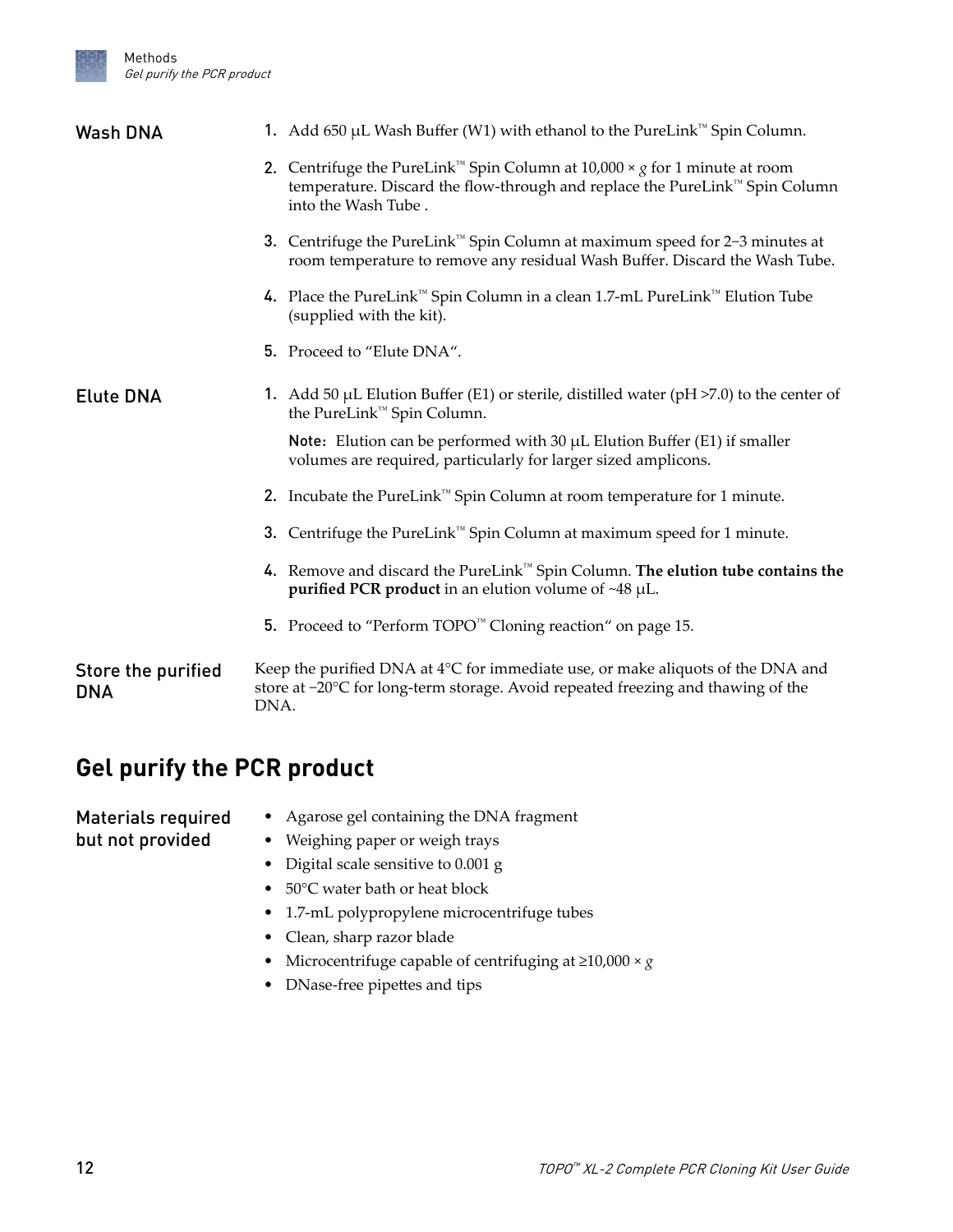

<span id="page-12-0"></span>

| <b>Guidelines for gel</b><br>purification    | • DNA fragments can be purified from TAE and TBE agarose gels with different<br>melting points without modifying the protocol. Follow these specific directions<br>for gels containing $~1\%$ agarose.                                                                                                                                                              |
|----------------------------------------------|---------------------------------------------------------------------------------------------------------------------------------------------------------------------------------------------------------------------------------------------------------------------------------------------------------------------------------------------------------------------|
|                                              | The PureLink <sup>™</sup> Quick Gel Extraction and PCR Purification Combo Kit has been<br>tested for use with the TOPO™ XL-2 Complete PCR Cloning Kit using PCR<br>products of up to 13 kb in size.                                                                                                                                                                 |
|                                              | • Ensure that the PCR product of interest is completely separated from other DNA<br>fragments on the agarose gel.                                                                                                                                                                                                                                                   |
|                                              | Each PureLink <sup>™</sup> Clean-up Spin Column can purify up to 40 µg of DNA. To<br>purify larger amounts of DNA, use additional PureLink <sup>™</sup> Clean-up Spin<br>Columns. For best results, use 1 PureLink™ Clean-up Spin Column per 10 µg of<br>PCR product loaded onto the gel.                                                                           |
| <b>Excise and weigh</b><br>agarose gel slice | 1. Use a clean, sharp razor blade to cut out the section of the $\sim$ 1% agarose gel<br>containing your desired DNA fragment.                                                                                                                                                                                                                                      |
|                                              | Note: Be sure to excise the 7 kb control fragment if the control PCR product is<br>run on the same agarose gel.                                                                                                                                                                                                                                                     |
|                                              | 2. Trim the gel slice by removing excess agarose surrounding the DNA fragment.                                                                                                                                                                                                                                                                                      |
|                                              | 3. Weigh the gel slice containing the DNA fragment, and place the gel slice into a<br>1.7-mL microcentrifuge tube.                                                                                                                                                                                                                                                  |
|                                              | Note: The maximum amount of starting material is 400 mg of agarose per tube.<br>If the gel slice exceeds 400 mg, cut the gel into smaller slices of $\leq 400$ mg. Place<br>additional gel slices into separate microcentrifuge tubes. During the purification<br>procedure (page 14), an additional PureLink™ Spin Column is required for each<br>extra gel slice. |
|                                              | 4. Proceed to "Solubilize the gel slice".                                                                                                                                                                                                                                                                                                                           |
| Solubilize the gel<br>slice                  | 1. Add 3 volumes of Gel Solubilization Buffer (L3) for every 1 volume of gel (e.g.,<br>add 1.2 mL Gel Solubilization Buffer for a 400-mg gel slice).                                                                                                                                                                                                                |
|                                              | 2. Incubate the tube containing the gel slice for at least 10 minutes in a $50^{\circ}$ C water<br>bath or heat block. Invert the tube every 3 minutes to ensure complete gel<br>dissolution.                                                                                                                                                                       |
|                                              | 3. Incubate the tube for an additional 5 minutes at $50^{\circ}$ C after the gel slice appears<br>dissolved.                                                                                                                                                                                                                                                        |
|                                              | 4. (Optional) For optimal DNA yields, add 1 gel volume isopropanol to the<br>dissolved gel slice (e.g., add 400 µL isopropanol for a 400-mg gel slice). Mix well.                                                                                                                                                                                                   |
|                                              | 5. Proceed to "Bind DNA" on page 14.                                                                                                                                                                                                                                                                                                                                |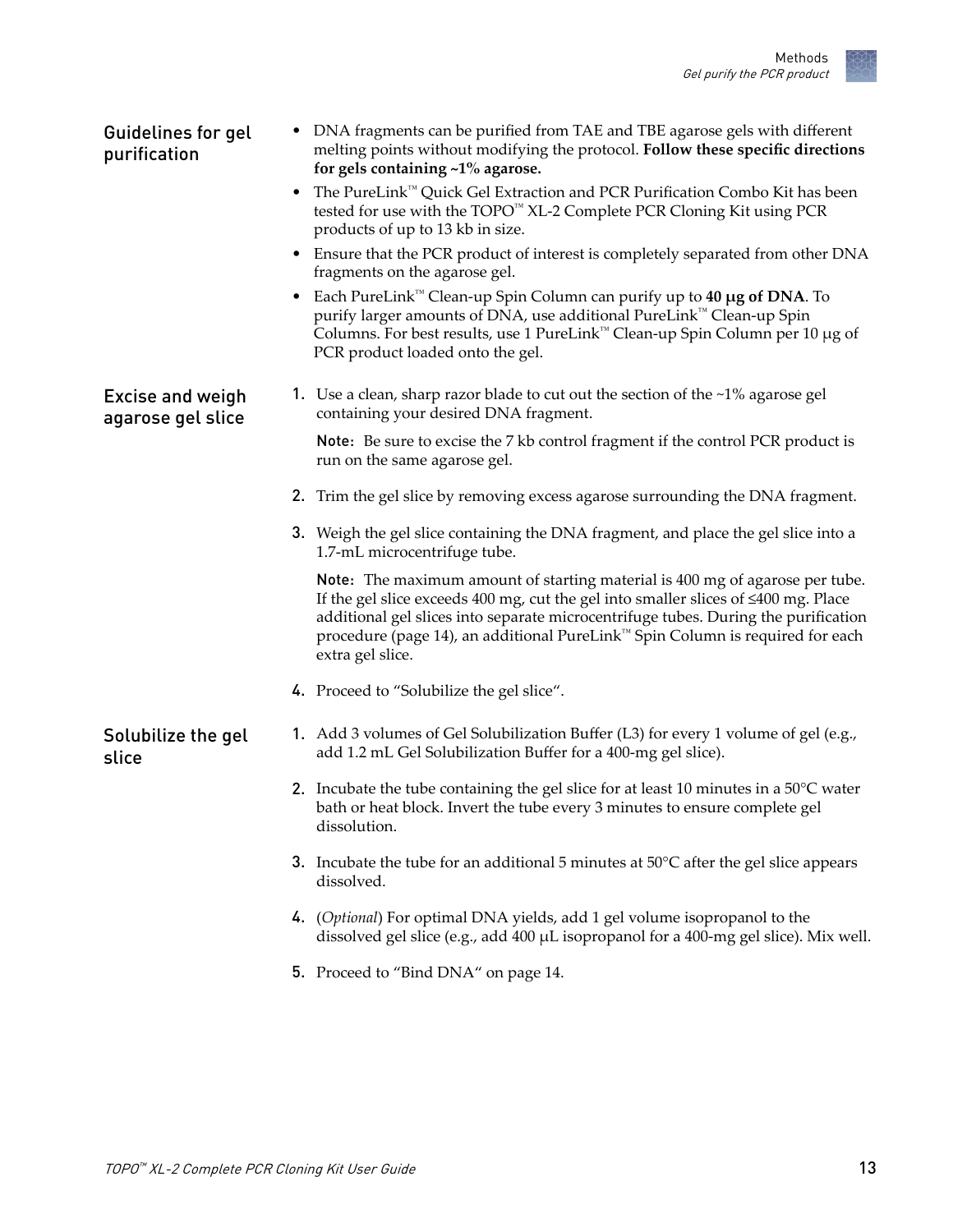<span id="page-13-0"></span>

| <b>Bind DNA</b>                  | 1. Pipet the dissolved gel slice into the center of a PureLink™ Clean-up Spin<br>Column inside a Wash Tube.                                                                           |
|----------------------------------|---------------------------------------------------------------------------------------------------------------------------------------------------------------------------------------|
|                                  | Note: Do not load >400 mg agarose per PureLink™ Spin Column.                                                                                                                          |
|                                  | 2. Centrifuge the tube at 10,000 $\times$ g for 1 minute. Discard the flow through and<br>replace the PureLink™ Spin Column into the Wash Tube.                                       |
|                                  | 3. Proceed to "Wash DNA".                                                                                                                                                             |
| <b>Wash DNA</b>                  | 1. Add 500-700 µL Wash Buffer (W1) with ethanol, to the PureLink <sup>™</sup> Spin Column.                                                                                            |
|                                  | 2. Centrifuge the PureLink <sup>™</sup> Spin Column at 10,000 $\times$ g for 1 minute. Discard the<br>flow-through and replace the PureLink™ Spin Column into the Wash Tube.          |
|                                  | 3. Centrifuge the PureLink <sup>™</sup> Spin Column at maximum speed for 2-3 minutes to<br>remove any residual Wash Buffer and ethanol.                                               |
|                                  | 4. Discard the Wash Tube and place the PureLink™ Spin Column in a clean 1.7-mL<br>PureLink <sup>™</sup> Elution Tube (supplied with the kit).                                         |
|                                  | 5. Proceed to "Elute DNA".                                                                                                                                                            |
| <b>Elute DNA</b>                 | 1. Add 50 µL Elution Buffer (E1) to the center of the PureLink <sup>™</sup> Spin Column.                                                                                              |
|                                  | Note: Elution can be performed with 30 $\mu$ L Elution Buffer (E1) if smaller<br>volumes are required, particularly for larger sized amplicons.                                       |
|                                  | 2. Incubate the PureLink <sup><math>M</math></sup> Spin Column for 1 minute at room temperature.                                                                                      |
|                                  | 3. Centrifuge the PureLink <sup>™</sup> Spin Column at maximum speed for 1 minute.                                                                                                    |
|                                  | 4. Remove and discard the PureLink <sup>™</sup> Spin Column. The elution tube contains the<br><b>purified PCR product</b> in an elution volume of $~48$ $~\mu$ L.                     |
|                                  | 5. Proceed to "Perform TOPO™ Cloning reaction" on page 15.                                                                                                                            |
| Store the purified<br><b>DNA</b> | Keep the purified DNA at $4^{\circ}$ C for immediate use, or make aliquots of the DNA and<br>store at -20°C for long-term storage. Avoid repeated freezing and thawing of the<br>DNA. |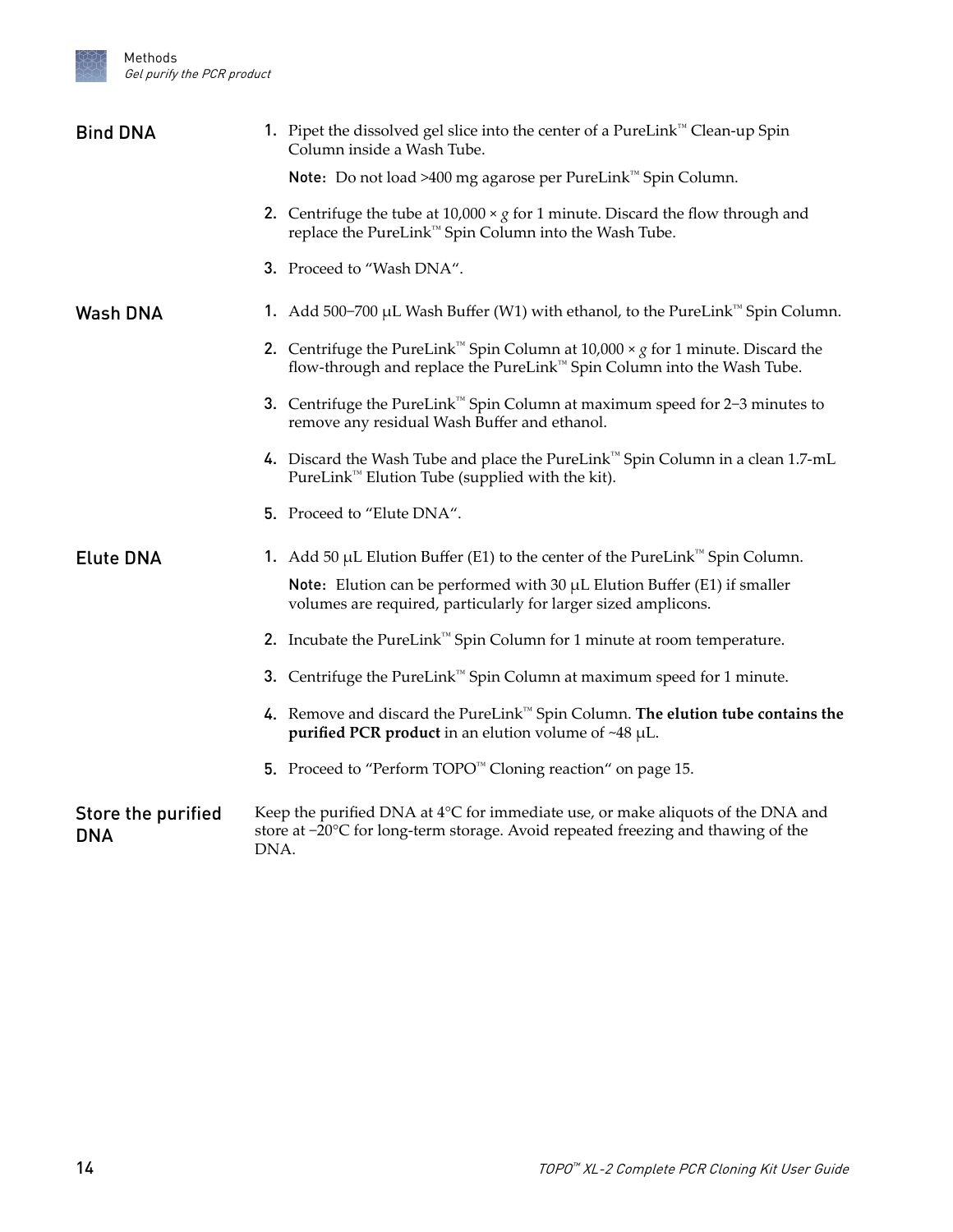### <span id="page-14-0"></span>**Perform TOPO™ Cloning**

Perform TOPO<sup>™</sup> Cloning reaction

After purification of your PCR product, you are ready to perform TOPO™ Cloning of the insert into the pCR-XL-2-TOPO™ Vector. It is important to have everything you need set up and ready to use to ensure the best possible results. Note: The blue color of the pCR-XL-2-TOPO™ Vector solution is normal and is used to assist visualization of the solution. For best results, a 1:1 molar ratio of insert to vector is recommended. Guidelines for TOPO™ Cloning

 $\frac{(length of insert (bp))}{(length of vector (3956bp))} \times 10 ng of vector = ng of insert needed for 1:1$ 

For example, if the insert is 7 kb in length:

 $\frac{(7000bp\ insert)}{(3956bp\ vector)} \times 10\ ng\ vector = 17.69\ ng\ of\ insert\ needed\ for\ 1:1$ 

1. Set up the TOPO™ Cloning reaction in a sterile microcentrifuge tube using the volumes in the following table.

| <b>Reagent</b>                                    | 6-µL reaction   |
|---------------------------------------------------|-----------------|
| Column or gel purified PCR product <sup>[1]</sup> | up to $4 \mu L$ |
| pCR-XL-2-TOPO <sup>™</sup> Vector (10 ng/µL)      | 1 uL            |
| <b>Salt Solution</b>                              | 1 uL            |

[1] Use the 7-kb control PCR product for control reactions.

- 2. Mix gently, then briefly centrifuge the tube.
- **3.** Incubate the tube for at least 5 minutes at room temperature  $(\sim 25^{\circ}C)$ .

Note: Extending the incubation time up to 30 minutes may increase cloning efficiency for long PCR products.

4. Place the tube on ice and Proceed immediately to ["Perform transformation](#page-15-0) [reaction" on page 16](#page-15-0).

Note: The TOPO™ Cloning reaction can be stored on ice or frozen at −20°C for up to 24 hours. A decrease in the transformation efficiency can occur, but the cloning efficienc¢ should remain high.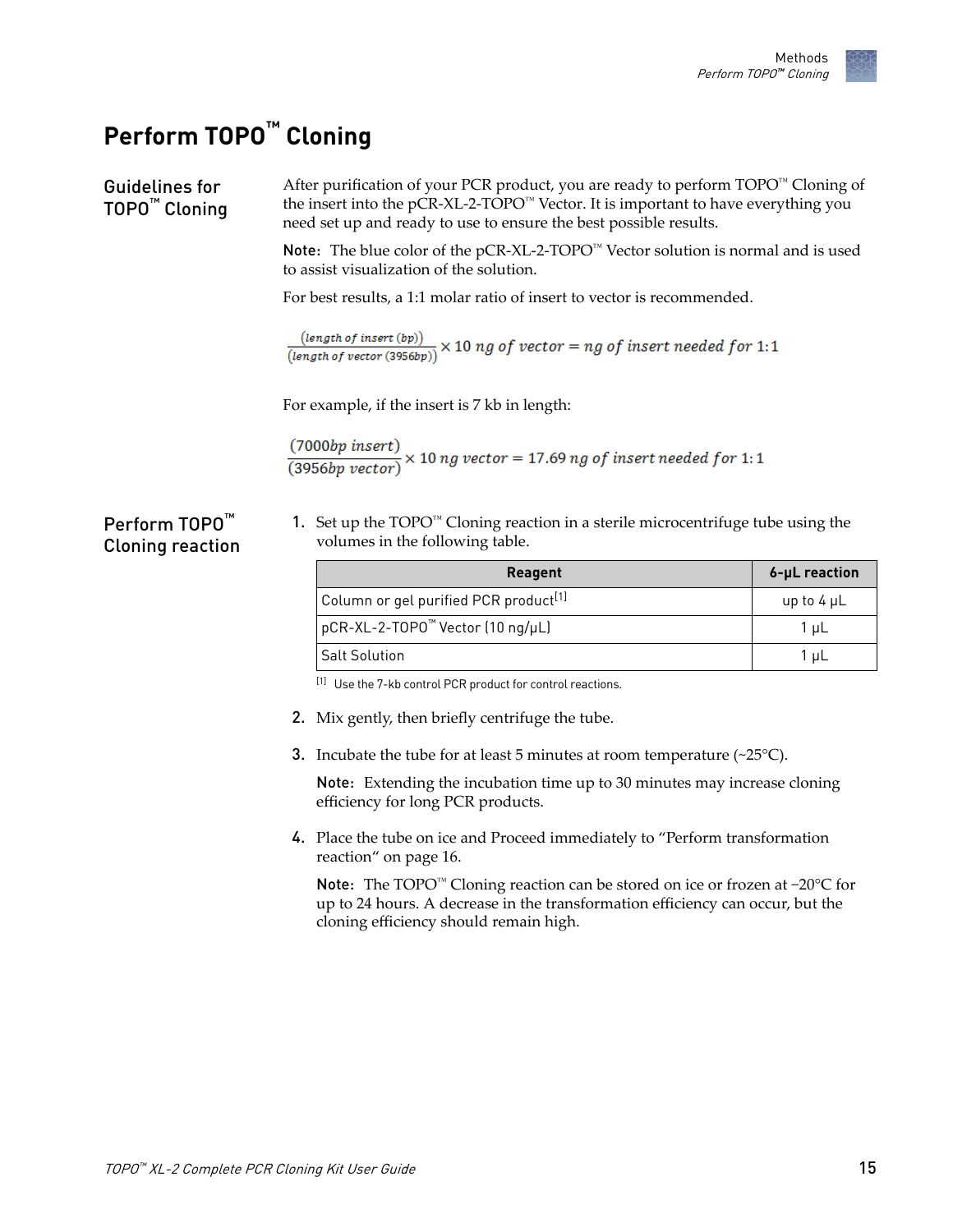### <span id="page-15-0"></span>**Perform transformation reaction**

| <b>Materials required</b><br>but not provided | LB plates containing 50 µg/mL kanamycin and 1 mM IPTG or LB plates<br>containing 100 μg/mL ampicillin and 1 mM IPTG (see Appendix A, "Recipes").                                                                               |
|-----------------------------------------------|--------------------------------------------------------------------------------------------------------------------------------------------------------------------------------------------------------------------------------|
|                                               | Note: At least one plate is required for each transformation reaction. Additional<br>plates may be required if transformation reactions are plated using different<br>dilutions of the transformed competent cells.            |
|                                               | LB plate containing 50 µg/mL kanamycin (for 7-kb PCR product control reaction)<br>٠                                                                                                                                            |
|                                               | LB plate containing 100 µg/mL ampicillin (for pUC19 control reaction)                                                                                                                                                          |
|                                               | $42^{\circ}$ C water bath                                                                                                                                                                                                      |
|                                               | 37°C shaking and non-shaking incubator                                                                                                                                                                                         |
|                                               | General microbiological supplies (e.g. plates, spreaders)                                                                                                                                                                      |
| Before you begin                              | Thaw the vial of S.O.C. medium and allow it to warm to room temperature.<br>٠                                                                                                                                                  |
|                                               |                                                                                                                                                                                                                                |
|                                               | Pre-warm the required number of selective plates at 37°C for 30 minutes.<br>٠                                                                                                                                                  |
|                                               | Place 1 vial of One Shot <sup>™</sup> OmniMAX <sup>™</sup> 2 T1 <sup>R</sup> Chemically Competent <i>E. coli</i> for<br>٠<br>each transformation on ice, and allow the cells to fully thaw (2-5 minutes).                      |
| <b>Transform</b><br>competent cells           | 1. Add 2 µL of the TOPO <sup>™</sup> Cloning reaction into a vial of One Shot <sup>™</sup> OmniMAX <sup>™</sup> 2<br>$T1R$ Chemically Competent <i>E. coli</i> and mix gently. <b>Do not mix by pipetting up</b><br>and down.  |
|                                               | 2. (Optional) Add 1 µL of the pUC19 control plasmid into a vial of One Shot <sup>™</sup><br>OmniMAX <sup>™</sup> 2 T1 <sup>R</sup> Chemically Competent <i>E. coli</i> and mix gently. Do not mix by<br>pipetting up and down. |
|                                               | 3. Incubate for 30 minutes on ice.                                                                                                                                                                                             |
|                                               | 4. Heat-shock the cells for 30 seconds in a $42^{\circ}$ C water bath.                                                                                                                                                         |
|                                               | 5. Immediately place the tubes on ice and incubate for 2 minutes.                                                                                                                                                              |
|                                               | 6. Add 250 µL of room temperature S.O.C. medium.                                                                                                                                                                               |
|                                               | 7. Cap the tube tightly and shake the tube horizontally at 225 rpm for 1 hour at<br>37°C.                                                                                                                                      |
|                                               | 8. Proceed to "Plate transformed cells" on page 17.                                                                                                                                                                            |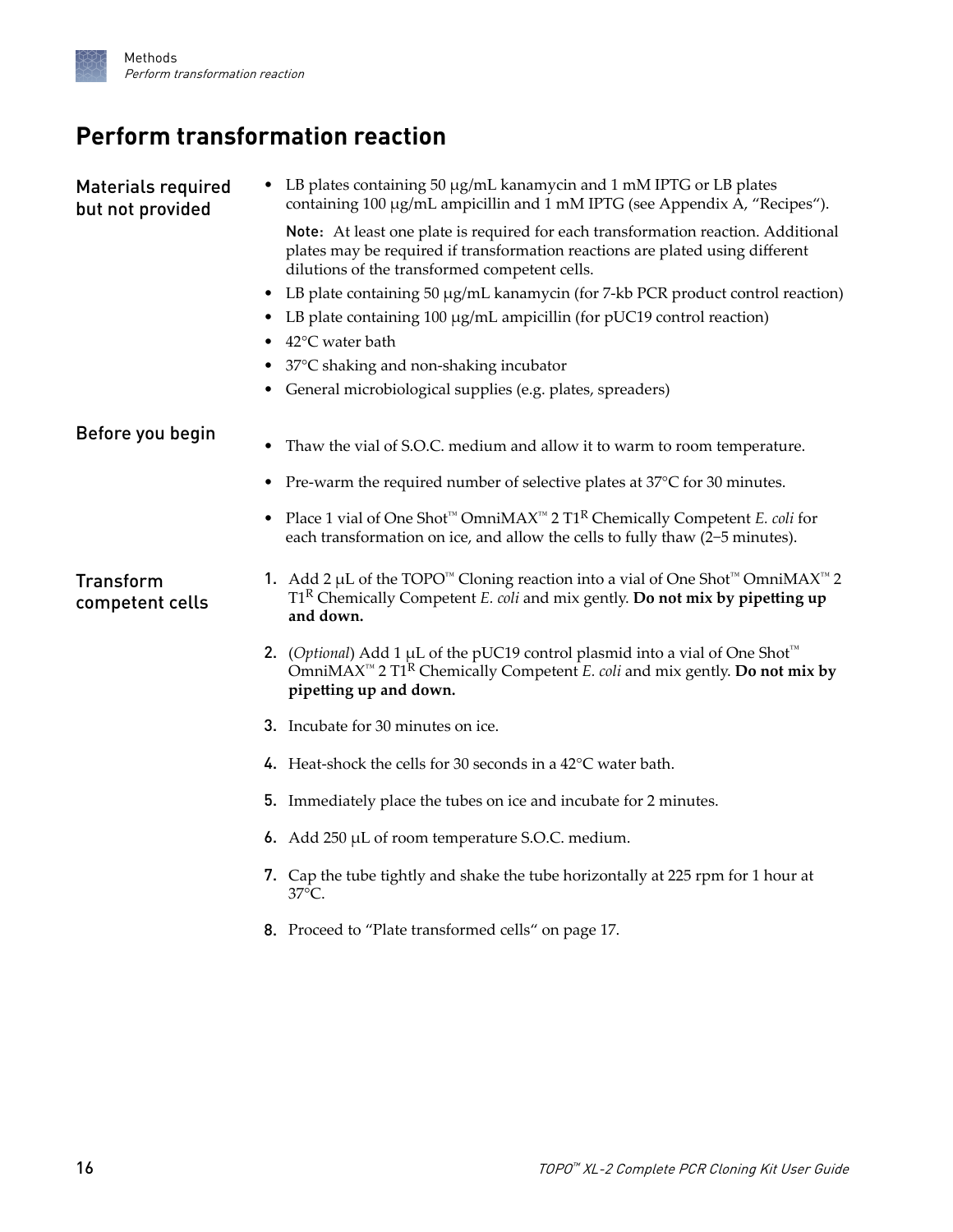<span id="page-16-0"></span>1. Spread 50−150 µL from each TOPO™ Cloning transformation reaction on a prewarmed LB plate containing 50 µg/mL kanamycin and 1 mM IPTG, or 100 µg/mL ampicillin and 1 mM IPTG. Plate transformed cells

- If performing a pUC19 control, dilute 10 µL of the pUC19 control transformation reaction in 20  $\mu$ L of S.O.C. medium and spread on a LB plate containing 100 µg/mL ampicillin.
- If performing a 7-kb PCR product control, spread 50 µL of the 7-kb PCR product control transformation reaction on a LB plate containing 50 µg/mL kanamycin and 1 mM IPTG.

Note: Larger amplicons will produce fewer colonies, so plating cells at a higher concentration may be necessary.

- 2. Incubate plates overnight at 37°C.
- 3. Proceed to "Analyze transformants".

A successful  $\text{TOPO}^{\text{m}}$  Cloning reaction produces several hundred colonies, while the pUC19 control plasmid (used to check transformation efficiency) has an expected efficiency is  $1 \times 10^9$  cfu/µg DNA.

#### **Analyze transformants**

| Analyze<br>transformants by<br>colony PCR | The following protocol is a general PCR protocol to directly analyze positive<br>transformants with the T3 and T7 primers. If you are using this technique for the first<br>time, we recommend performing restriction enzyme analysis in parallel. Artifacts may<br>be obtained because of mispriming or contaminating template. |  |
|-------------------------------------------|----------------------------------------------------------------------------------------------------------------------------------------------------------------------------------------------------------------------------------------------------------------------------------------------------------------------------------|--|
|                                           | 1. Prepare a PCR master mix in a 1-mL microcentrifuge tube. Scale volumes<br>according to the number of colonies to be tested. For a single colony, add:                                                                                                                                                                         |  |
|                                           | • 25 µL of Platinum <sup>™</sup> SuperFi <sup>™</sup> Green PCR Master Mix                                                                                                                                                                                                                                                       |  |
|                                           | 1 µL each of the forward and reverse PCR primer                                                                                                                                                                                                                                                                                  |  |
|                                           | 23 µL of nuclease-free water                                                                                                                                                                                                                                                                                                     |  |
|                                           | 2. Prepare one 50-µL aliquot of PCR master mix in a 0.2-mL PCR tube for each<br>colony to be tested.                                                                                                                                                                                                                             |  |
|                                           | 3. Pick an individual colony from the transformation plate and resuspend it into a<br>PCR tube.                                                                                                                                                                                                                                  |  |
|                                           | Note: Be sure to preserve each colony on a patch plate for further analysis.                                                                                                                                                                                                                                                     |  |
|                                           | 4. Incubate the reaction for 10 minutes at $94^{\circ}$ C to lyse the cells and inactivate<br>nucleases.                                                                                                                                                                                                                         |  |
|                                           | 5. Amplify for 20-30 cycles.                                                                                                                                                                                                                                                                                                     |  |
|                                           | 6. For the final extension, incubate at $72^{\circ}$ C for 10 minutes. Store at $4^{\circ}$ C.                                                                                                                                                                                                                                   |  |
|                                           | 7. Visualize by agarose gel electrophoresis.                                                                                                                                                                                                                                                                                     |  |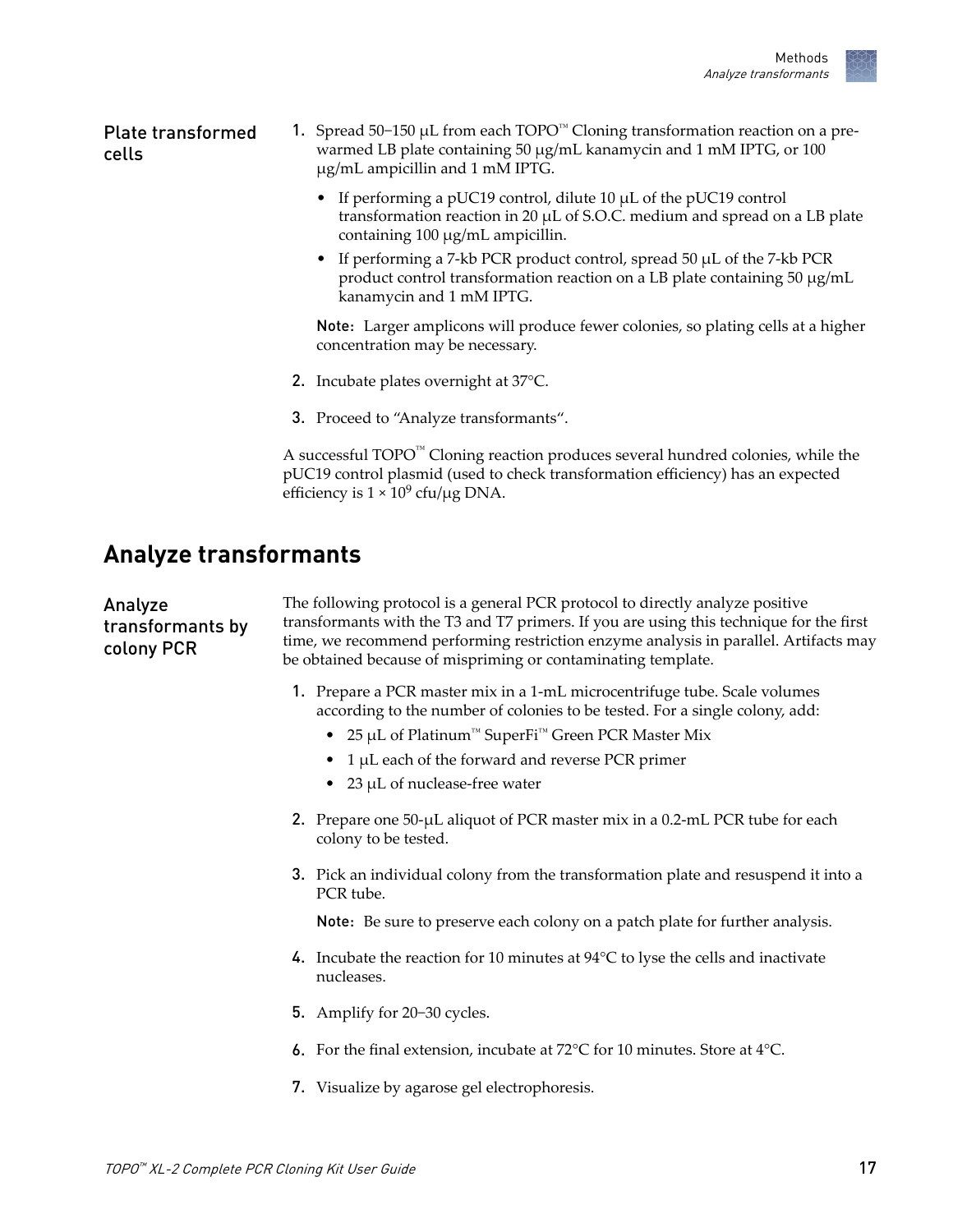<span id="page-17-0"></span>

| Analyze<br>transformants by<br>restriction enzyme<br>digestion | 1. Pick individual colonies from the plate.<br>Note: Be sure to preserve each colony on a patch plate for further analysis.                                                                                                                                                                                                                                                   |
|----------------------------------------------------------------|-------------------------------------------------------------------------------------------------------------------------------------------------------------------------------------------------------------------------------------------------------------------------------------------------------------------------------------------------------------------------------|
|                                                                | 2. Culture each colony overnight in 3 mL of LB medium containing $50 \mu g/mL$<br>kanamycin or 100 µg/mL ampicillin.                                                                                                                                                                                                                                                          |
|                                                                | 3. Isolate plasmid DNA from each culture sample using your method of choice.                                                                                                                                                                                                                                                                                                  |
|                                                                | Note: If ultra-pure plasmid DNA for subsequent automated or manual<br>sequencing is required, the PureLink™ HQ Mini Plasmid DNA Purification Kit<br>(K210001) is recommended.                                                                                                                                                                                                 |
|                                                                | 4. Analyze the plasmids by restriction analysis to confirm the presence and correct<br>orientation of the insert.                                                                                                                                                                                                                                                             |
| <b>Verification of</b><br>positive clones                      | Sequence your construct using the T3 and T7 sequencing primers included in the kit<br>to confirm the sequence of your gene of interest. See Appendix B, "Map of pCR-XL-2-<br>$\text{TOPO}^{\text{TM}}$ Vector" for the sequence surrounding the $\text{TOPO}^{\text{TM}}$ Cloning site. For the full<br>sequence of the pCR-XL-2-TOPO™ Vector go to thermofisher.com/support. |

#### **Store bacterial colonies**

After identifying the clone containing the desired amplicon, purify the colony and make a glycerol stock for long-term storage.

- 1. Streak the original colony out on a LB plate containing 50 µg/mL kanamycin or 100 µg/mL ampicillin to produce single colonies.
- 2. Isolate a single colony and inoculate into 1−2 mL of LB containing 50 µg/mL kanamycin and/or 100 µg/mL ampicillin.
- 3. Grow until culture is at mid-log phase (between 0.6-1.0 OD<sub>600</sub>).
- 4. Mix 0.85 mL of culture with 0.15 mL of sterile glycerol and transfer to a cryovial.
- 5. Store at −80°C.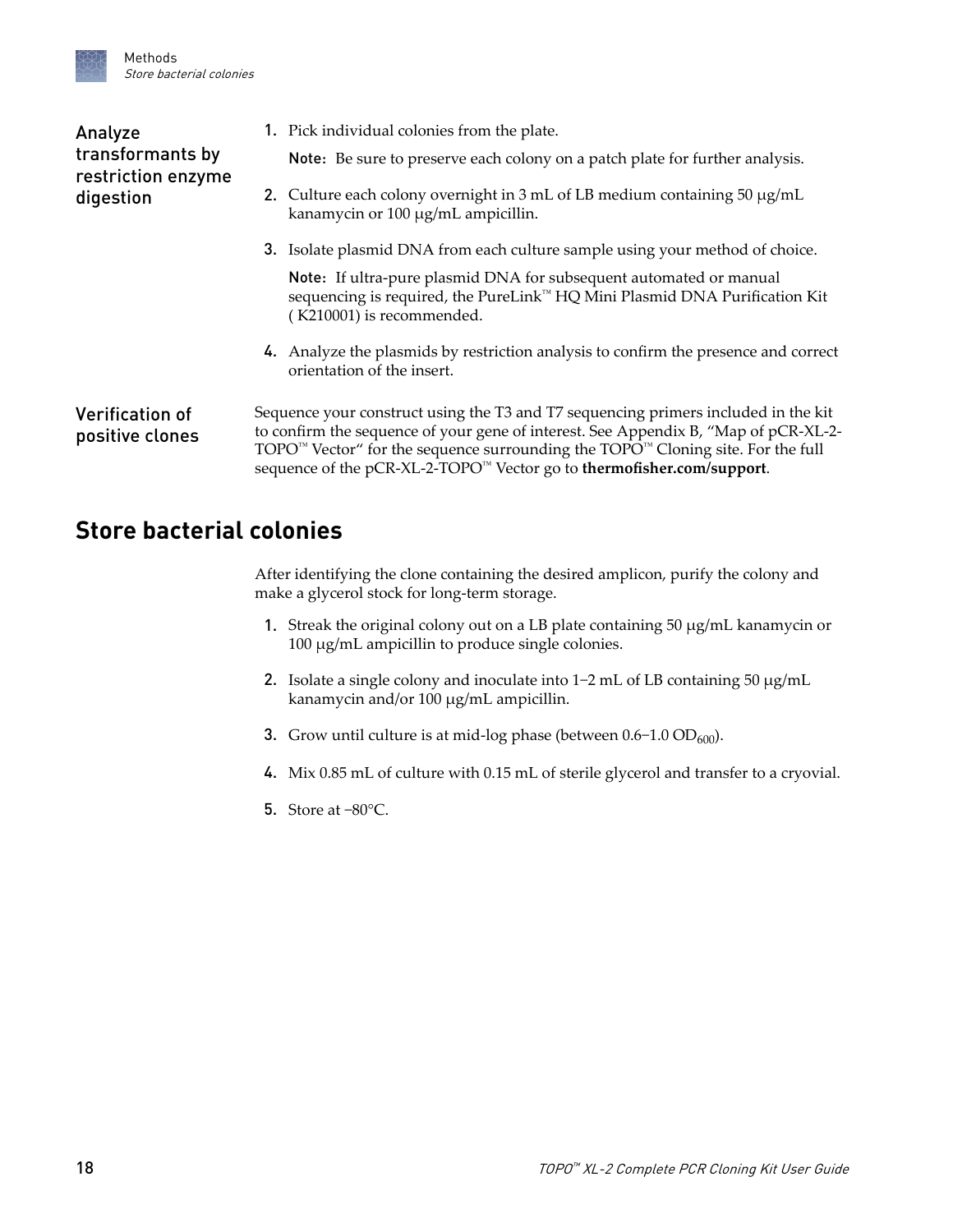# Recipes

<span id="page-18-0"></span>

### **LB media**

#### **Composition**

- 1.0% Tryptone
- 0.5% Yeast Extract
- 1.0% NaCl
- pH 7.0

#### 1. For 1 liter, dissolve 10 g tryptone, 5 g yeast extract, and 10 g NaCl in 950 mL deionized water. Prepare LB media

- 2. Adjust the pH of the solution to 7.0 with NaOH and bring the volume up to 1 liter.
- 3. Autoclave on liquid cycle for 20 minutes at 15 psi.
- 4. Allow solution to cool, and store at room temperature or at 4°C.
- 5. Add antibiotic(s) (50 µg/mL of kanamycin and/or 100 µg/mL of ampicillin) prior to use.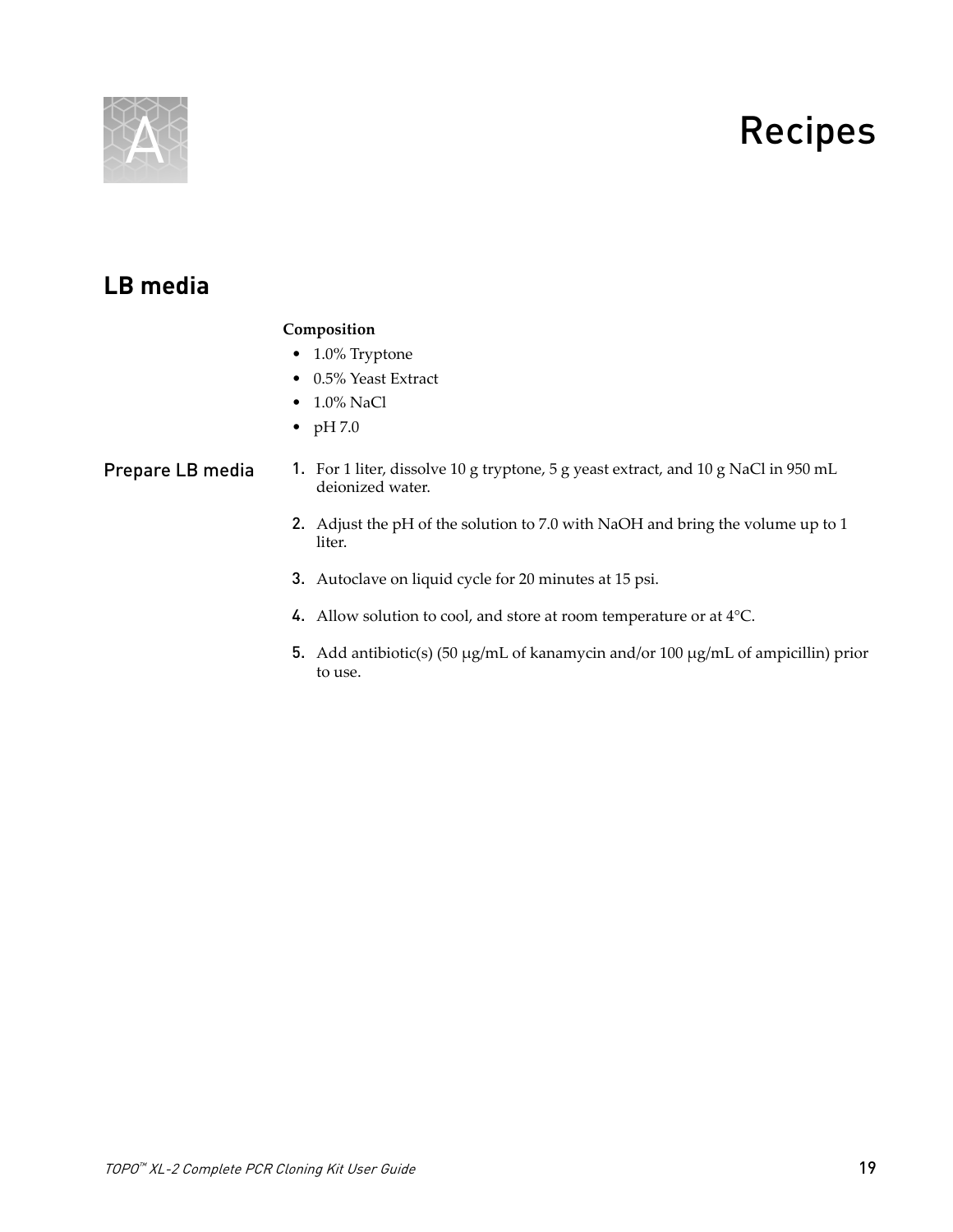<span id="page-19-0"></span>

#### **LB agar plates**

#### **Composition**

- 1.0% Tryptone
- 0.5% Yeast Extract
- 1.0% NaCl
- 15 g/L agar
- $\bullet$  pH 7.0

Prepare LB agar plates

- 1. For 1 liter, dissolve 10 g tryptone, 5 g yeast extract, and 10 g NaCl in 950 mL deionized water.
- 2. Adjust the pH of the solution to 7.0 with NaOH.
- 3. Add 15 g agar, and bring the volume up to 1 liter.
- 4. Autoclave on liquid cycle for 20 minutes at 15 psi.
- 5. After autoclaving, allow solution to cool to ~55 $^{\circ}$ C, then add IPTG (1 mM final concentration) and antibiotic(s) (50  $\mu$ g/mL of kanamycin and/or 100  $\mu$ g/mL of ampicillin).

Note: Addition of 1 mM IPTG improves cloning efficiency, particularly with large sized inserts.

- 6. Immediately pour solution into 10 cm plates and allow the agar to solidify.
- 7. Store plates inverted at 4°C in the dark.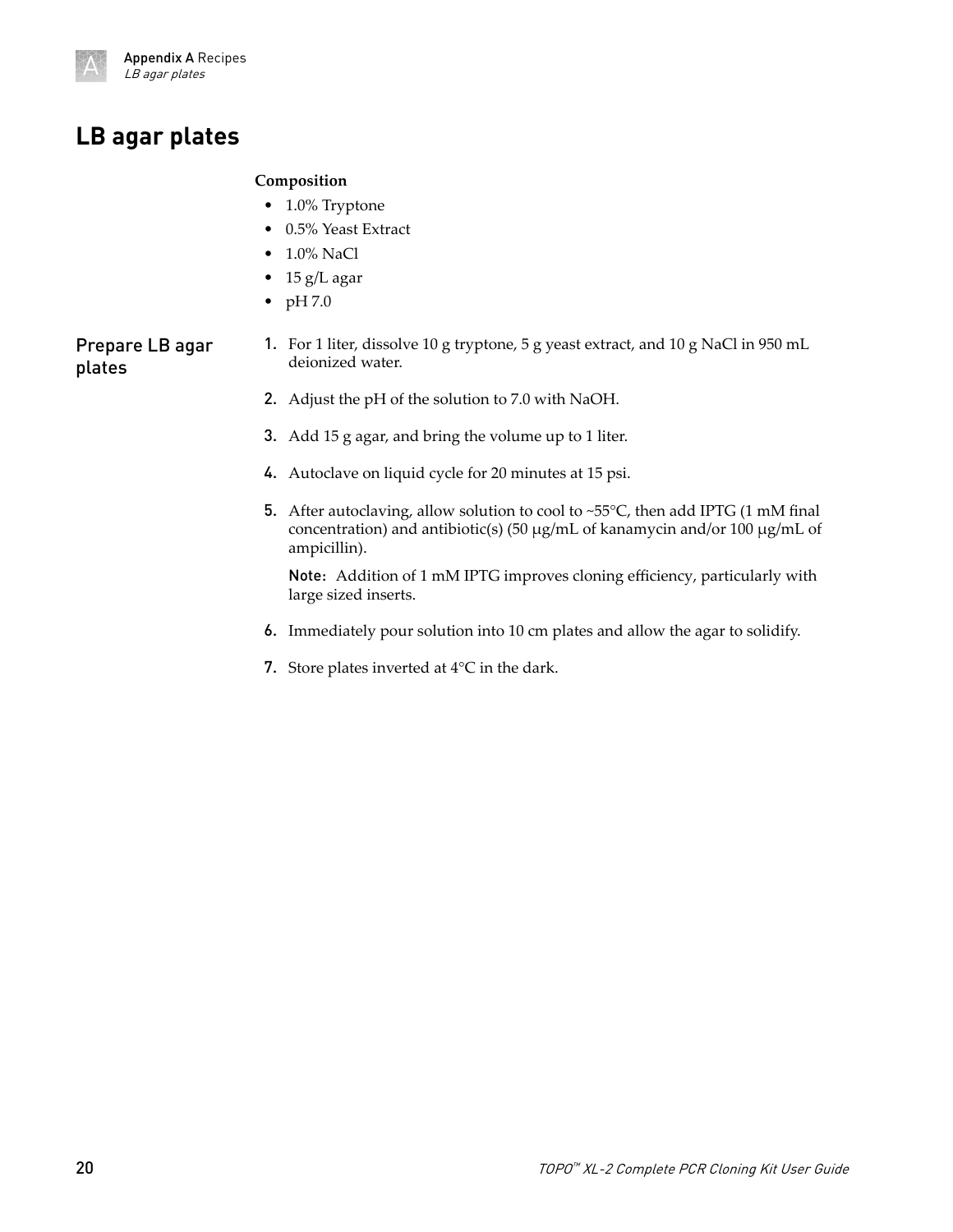<span id="page-20-0"></span>

# Map of pCR-XL-2-TOPO<sup>™</sup> Vector



| <b>Element</b>                 | <b>Position</b> |
|--------------------------------|-----------------|
| <i>lac</i> promoter region     | bases 2-216     |
| Transcription start site       | base 179        |
| M13 Reverse priming site       | bases 205-221   |
| LacZa- <i>ccdB</i> gene fusion | bases 217–810   |
| T3 priming site                | bases 243-262   |
| TOPO <sup>™</sup> Cloning site | bases 294-295   |
| T7 priming site                | bases 328–347   |
| M13 Forward (-20) priming site | bases 355–370   |
| Kanamycin resistance gene      | bases 1159-1953 |
| Ampicillin resistance gene     | bases 2203-3063 |
| pUC origin                     | bases 3161-3834 |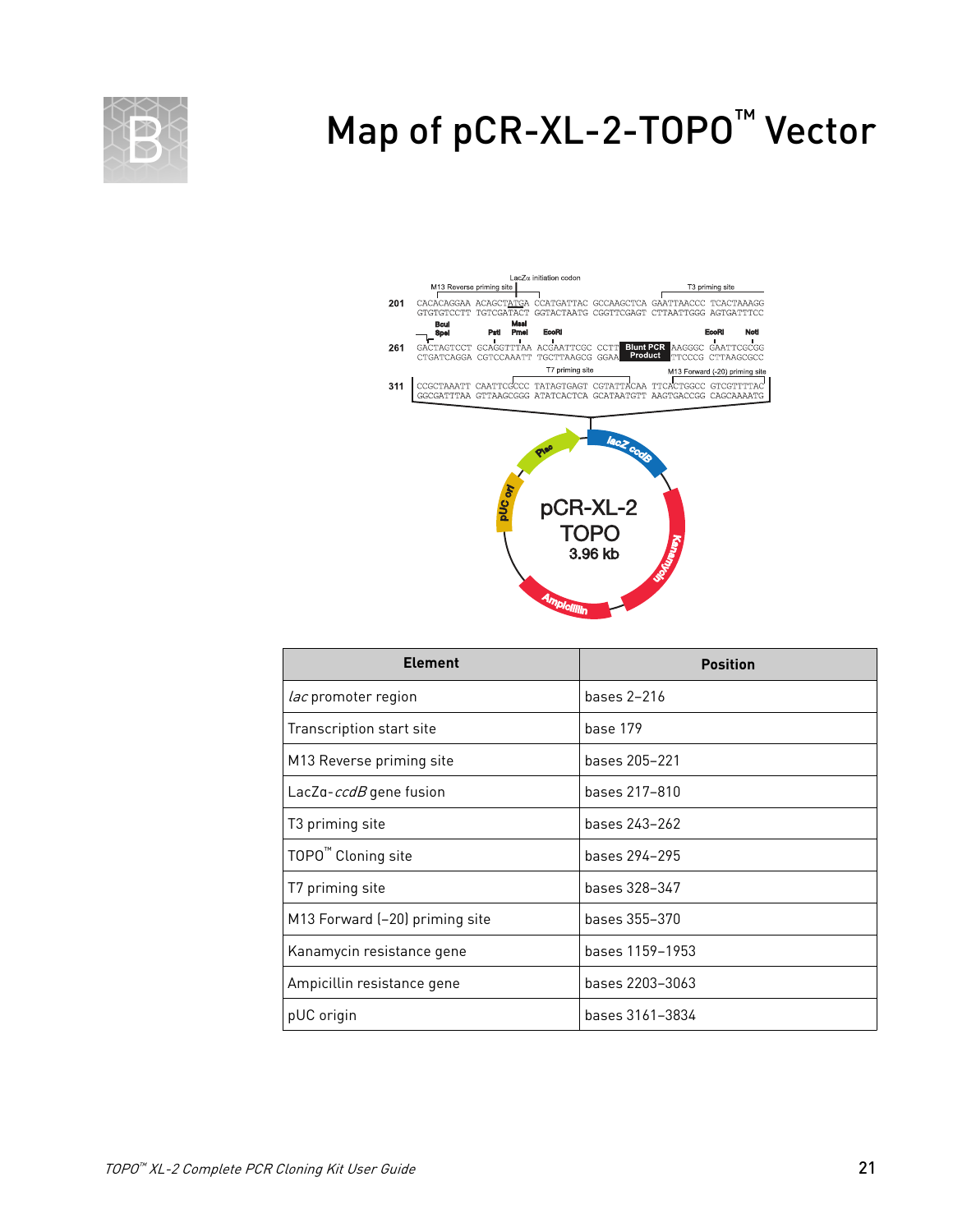<span id="page-21-0"></span>

### **Analyze 7-kb control transformants by restriction enzyme digestion**

- 1. Pick 5 individual colonies from the 7-kb control plate.
- 2. Culture each colony overnight in 3 mL of LB medium containing 50 µg/mL kanamycin.
- 3. Isolate plasmid DNA from each culture sample using your method of choice.
- 4. Digest 500 ng of each plasmid with the following Anza<sup> $M$ </sup> restriction enzymes:

| <b>Component</b>                                                         | 20-µL reaction |
|--------------------------------------------------------------------------|----------------|
| Anza <sup>™</sup> 10X Red Buffer                                         | $2 \mu L$      |
| Anza <sup>™</sup> 1 Notl restriction enzyme                              | $1 \mu L$      |
| Anza <sup>™</sup> 3 Bcul or Anza <sup>™</sup> 24 Mssl restriction enzyme | $1 \mu L$      |
| Plasmid DNA (500 ng)                                                     | varies         |
| Water, nuclease-free                                                     | up to 20 µL    |

- 5. Incubate tubes at 37°C for 15 minutes.
- 6. Analyze 20 µL of each restriction digestion reaction on a 1% agarose gel.

#### **Example of restriction enzyme digestion for the 7-kb control**

Double digestion of the 7-kb control results in a banding pattern with a 7-kb fragment (insert) and a 3.96-kb fragment (vector) when analyzed by gel electrophoresis.

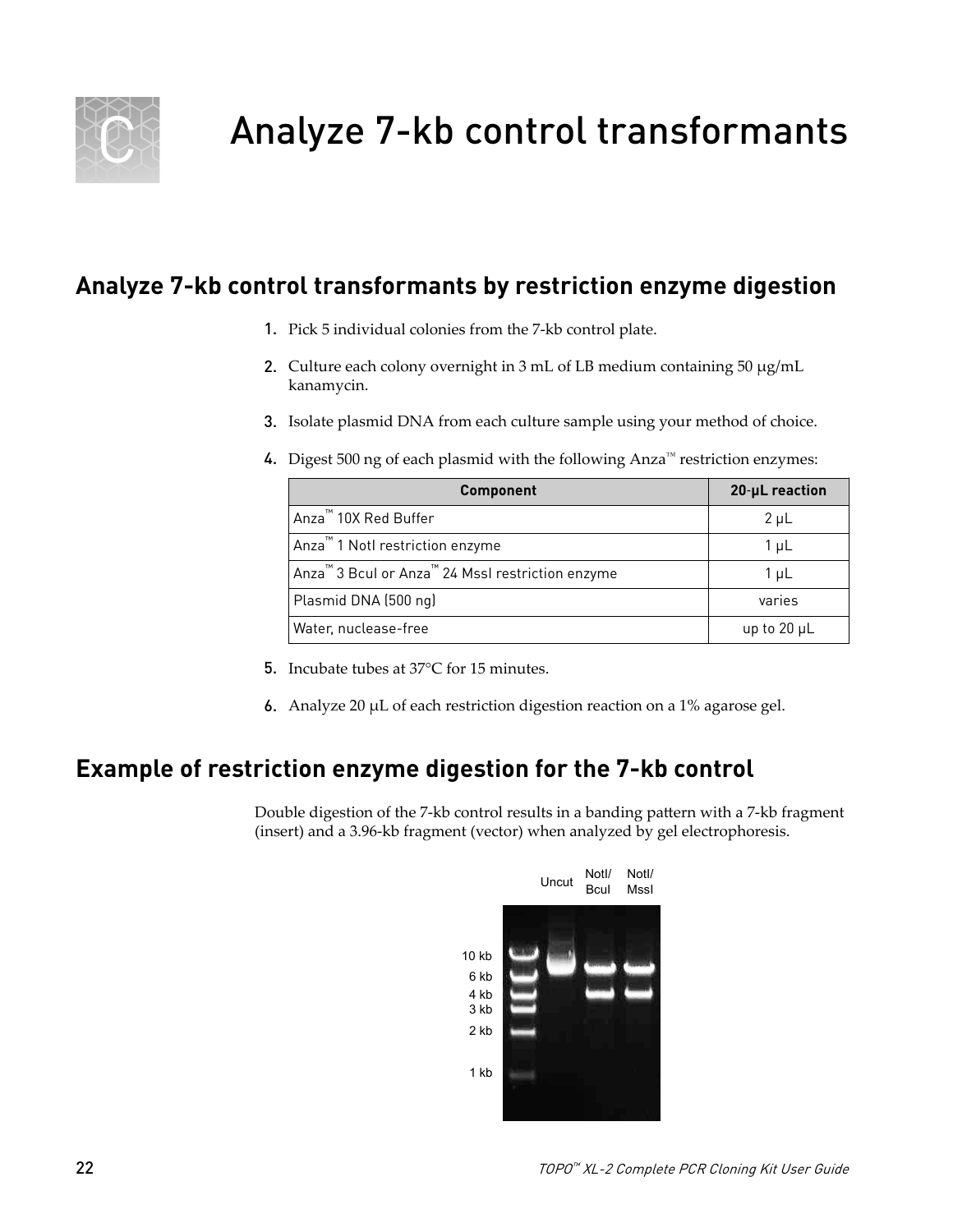# Safety

<span id="page-22-0"></span>



**WARNING! GENERAL SAFETY.** Using this product in a manner not specified in the user documentation may result in personal injury or damage to the instrument or device. Ensure that anyone using this product has received instructions in general safety practices for laboratories and the safety information provided in this document.

- **·** Before using an instrument or device, read and understand the safety information provided in the user documentation provided by the manufacturer of the instrument or device.
- **·** Before handling chemicals, read and understand all applicable Safety Data Sheets (SDSs) and use appropriate personal protective equipment (gloves, gowns, eye protection, etc). To obtain SDSs, see the "Documentation and Support" section in this document.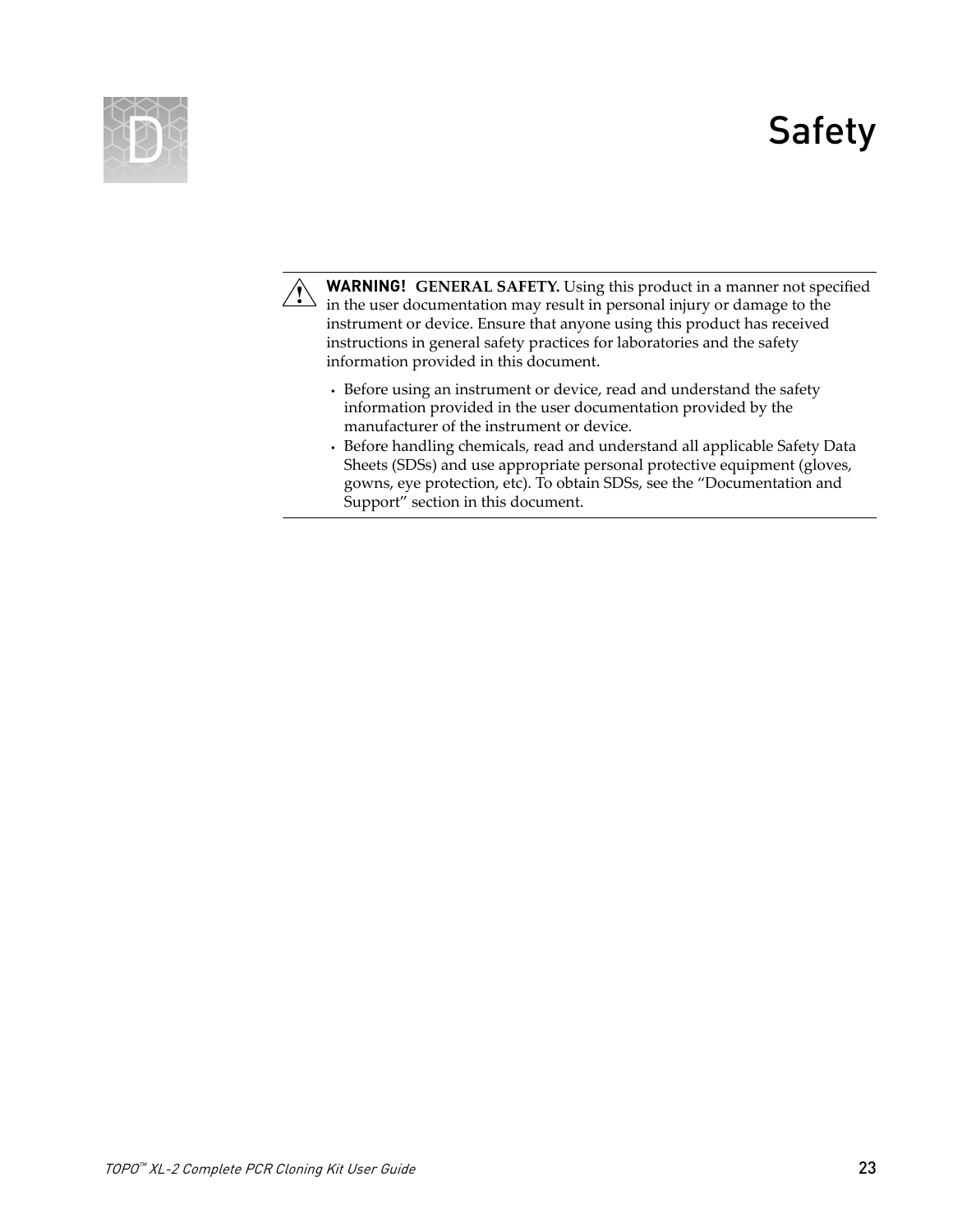### <span id="page-23-0"></span>**Chemical safety**



**WARNING! GENERAL CHEMICAL HANDLING.** To minimize hazards, ensure laboratory personnel read and practice the general safety guidelines for chemical usage, storage, and waste provided below. Consult the relevant SDS for specific precautions and instructions:

- **·** Read and understand the Safety Data Sheets (SDSs) provided by the chemical manufacturer before you store, handle, or work with any chemicals or hazardous materials. To obtain SDSs, see the "Documentation and Support" section in this document.
- **·** Minimize contact with chemicals. Wear appropriate personal protective equipment when handling chemicals (for example, safety glasses, gloves, or protective clothing).
- **·** Minimize the inhalation of chemicals. Do not leave chemical containers open. Use only with adequate ventilation (for example, fume hood).
- **·** Check regularly for chemical leaks or spills. If a leak or spill occurs, follow the manufacturer's cleanup procedures as recommended in the SDS.
- **·** Handle chemical wastes in a fume hood.
- **·** Ensure use of primary and secondary waste containers. (A primary waste container holds the immediate waste. A secondary container contains spills or leaks from the primary container. Both containers must be compatible with the waste material and meet federal, state, and local requirements for container storage.)
- **·** After emptying a waste container, seal it with the cap provided.
- **·** Characterize (by analysis if necessary) the waste generated by the particular applications, reagents, and substrates used in your laboratory.
- **·** Ensure that the waste is stored, transferred, transported, and disposed of according to all local, state/provincial, and/or national regulations.
- **· IMPORTANT!** Radioactive or biohazardous materials may require special handling, and disposal limitations may apply.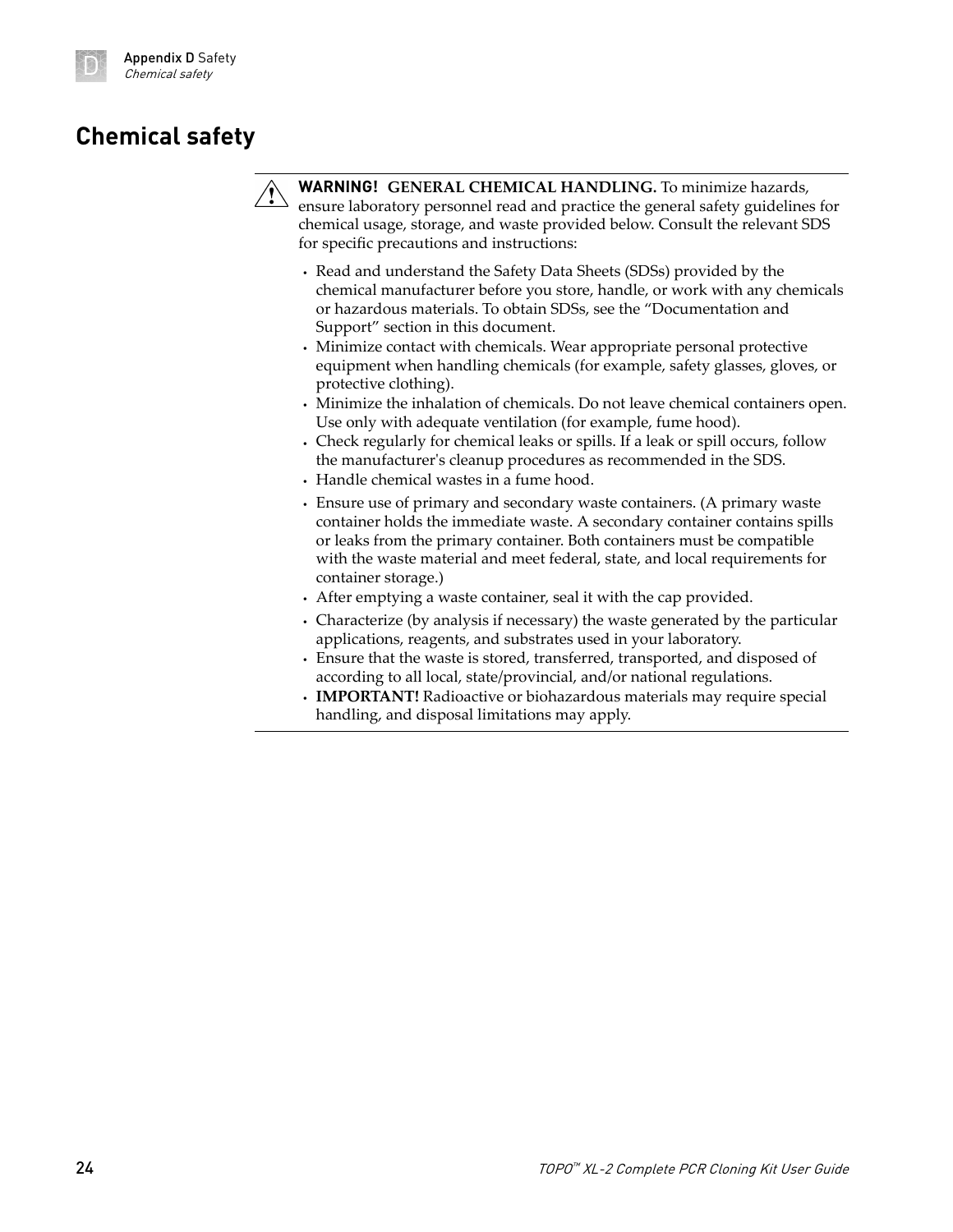## <span id="page-24-0"></span>**Biological hazard safety**



**WARNING! BIOHAZARD.** Biological samples such as tissues, body fluidsǰ infectious agents, and blood of humans and other animals have the potential to transmit infectious diseases. Conduct all work in properly equipped facilities with the appropriate safety equipment (for example, physical containment devices). Safety equipment can also include items for personal protection, such as gloves, coats, gowns, shoe covers, boots, respirators, face shields, safety glasses, or goggles. Individuals should be trained according to applicable regulatory and company/ institution requirements before working with potentially biohazardous materials. Follow all applicable local, state/provincial, and/or national regulations. The following references provide general guidelines when handling biological samples in laboratory environment.

- **·** U.S. Department of Health and Human Services, *Biosafety in Microbiological and Biomedical Laboratories (BMBL)*, 5th Edition, HHS Publication No. (CDC) 21-1112, Revised December 2009; found at:
- **[www.cdc.gov/biosafety/publications/bmbl5/BMBL.pdf](http://www.cdc.gov/biosafety/publications/bmbl5/BMBL.pdf) ·** World Health Organization, *Laboratory Biosafety Manual*, 3rd Edition, WHO/CDS/CSR/LYO/2004.11; found at: **[www.who.int/csr/resources/publications/biosafety/Biosafety7.pdf](http://www.who.int/csr/resources/publications/biosafety/Biosafety7.pdf)**

TOPO ™ XL-2 Complete PCR Cloning Kit User Guide 25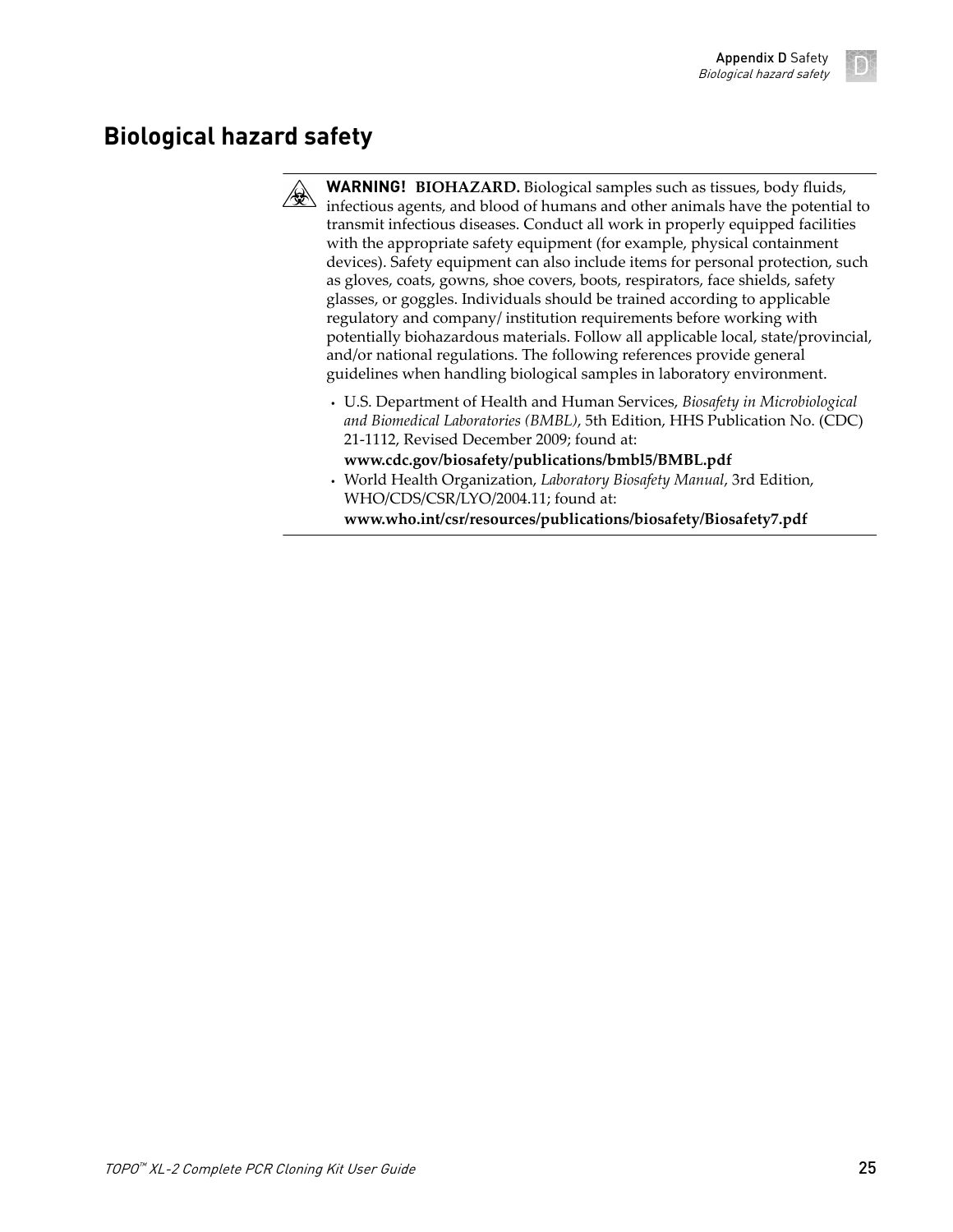<span id="page-25-0"></span>

# Documentation and support

### **Customer and technical support**

Visit **thermofisher.com/support** for the latest in services and support, including:

- Worldwide contact telephone numbers
- Product support, including:
	- Product FAQs
	- Software, patches, and updates
- Order and web support
- Product documentation, including:
	- User guides, manuals, and protocols
	- Certificates of Analysis
	- Safety Data Sheets (SDSs; also known as MSDSs)

Note: For SDSs for reagents and chemicals from other manufacturers, contact the manufacturer.

#### **Limited product warranty**

Life Technologies Corporation and/or its affiliate(s) warrant their products as set forth in the Life Technologies' General Terms and Conditions of Sale found on Life Technologies' website at www.thermofisher.com/us/en/home/global/ **[terms-and-conditions.html](http://www.thermofisher.com/us/en/home/global/terms-and-conditions.html)**. If you have any questions, please contact Life Technologies at www.thermofisher.com/support.